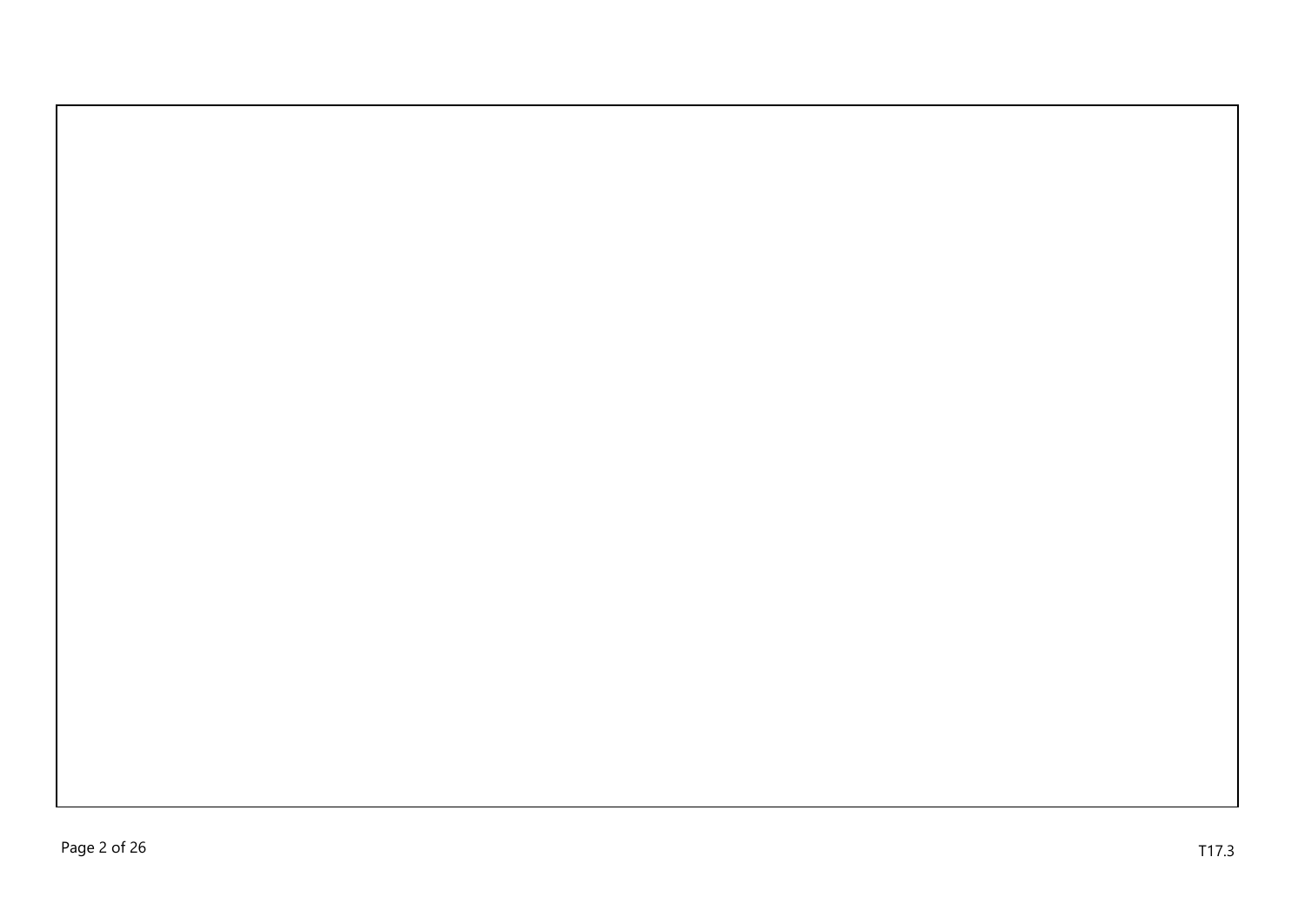| #              | Island | House Name        | Name                    | Sex       | National ID | ، ه ، بر <u>م</u>                        | ىئرىتر                       |
|----------------|--------|-------------------|-------------------------|-----------|-------------|------------------------------------------|------------------------------|
| Male'          |        |                   |                         |           |             |                                          |                              |
|                | Male'  | M. Aaufaa         | Nazeeha Ibrahim         | F         | A043902     | د . پېړنې                                | ىئىي مەھمىرو                 |
| $ 2\rangle$    | Male'  | M. Aishath Manzil | Mohamed Rasheed         | M         | A051212     | و . رژو شود شيو د                        | ورەرو كەنبوتر                |
| $\vert$ 3      | Male'  | M. Aishath Manzil | Aishath Rifaee Rasheed  | F         | A079545     | ر <i>، مگهر شور شهر گر</i>               | أأوجده برؤيا برجون           |
| $\vert 4$      | Male'  | M. Aishath Manzil | Ismail Zumayl Rasheed   | M         | A088493     | ه زمانه شود شي                           | ر جۇم ئى ئەر ئىچىد           |
| $\overline{5}$ | Male'  | M. Aishath Manzil | Ibrahim Zoomal Rasheed  | ${\sf M}$ | A088494     | و . مگر شور شهور                         | أرە ئەرە بودە بەلىدە         |
| $\overline{6}$ | Male'  | M. Anoo Villa     | Aminath Anooza          | F         | A106628     | و· مَتْرٌ وِمَّ                          | ה ביתוך החודשי               |
| $\vert$ 7      | Male'  | M. Anoo Villa     | Ahmed Khalaf            | M         | A363687     | د . مەنتر جەنخە                          | برەر بەرە                    |
| 8              | Male'  | M. Askaru Villa   | Ameena Adam             | F         | A041027     | د · م <sup>ر</sup> شى <i>مىتى بى</i> ر   | ړَ پر ډېره                   |
| 9              | Male'  | M. Baansreege     | Ahmed Shareef           | M         | A041894     | د . ځې شرېږي                             | ړه رو شمېرو                  |
| 10             | Male'  | M. Baansreege     | Basheera Ali            | F         | A045618     | د . ھُنگر ڪمبري                          | ەشىر كەم                     |
| 11             | Male'  | M. Baansreege     | Fathimath Lubna Shareef | F         | A132674     | د . ځې شرېږي                             | ژُودَه دهش شریرو             |
| 12             | Male'  | M. Baansreege     | Mohamed Lamaan Shareef  | M         | A149540     | د . ځې شرېږي                             | ورەر د رەپ ھ شەرد            |
| 13             | Male'  | M. Baansreege     | Lamha Shareef           | F         | A166762     | د . ھُنگر ڪمبري                          | تروبژ ڪيرو                   |
| 14             | Male'  | M. Baansreege     | Mariyam Lamath Shareef  | F         | A302101     | <br> و· ځېر شومړی                        | و و ده ده ده شکم و           |
| 15             | Male'  | M. Baansreege     | Ibrahim Labaan Shareef  | M         | A342201     | د <sub>۱</sub> گەنگرىقىمى <sub>د</sub> ى | رە ئرىر ئۇقىر خېرۇ           |
| 16             | Male'  | M. Bahaaru Villa  | Mariyam Shadiya         | F         | A037405     | د . ځرنگرونژ                             | و مرد و شورد                 |
| 17             | Male'  | M. Bahaaru Villa  | Adam Ibrahim            | M         | A043165     | د · گارگروگر                             | وره مصرور                    |
| 18             | Male'  | M. Bahaaru Villa  | Aishath Shaheen Adam    | F         | A046543     | و· ئۇ ئەتمەر ئى                          | وأرجنكم الحارش والارد        |
| 19             | Male'  | M. Bahaaru Villa  | Aminath Shahidha        | F         | A047040     | د . ځه تروڅ                              | ومحر سكر المستقر ومحر        |
| 20             | Male'  | M. Bahaaru Villa  | Shafia Adam             | F         | A050822     | د · <i>گارگارگا</i>                      | شَورة مُرَّرَّد              |
| 21             | Male'  | M. Bahaaru Villa  | Muhammad Shaafiee Adam  | M         | A057591     | د . <i>گار پور</i> و څ                   | ورەرو ئۇن مەدە               |
| 22             | Male'  | M. Bahaaru Villa  | Hawwa Shamiha Adam      | F         | A061319     | د · <i>گارگارگا</i>                      | روء شردند مدرد<br>مدرو شردند |
| 23             | Male'  | M. Bahaaru Villa  | Zulaikha Shahira        | F         | A063151     | د . گارگروڭر                             | تحكم وتشريحه                 |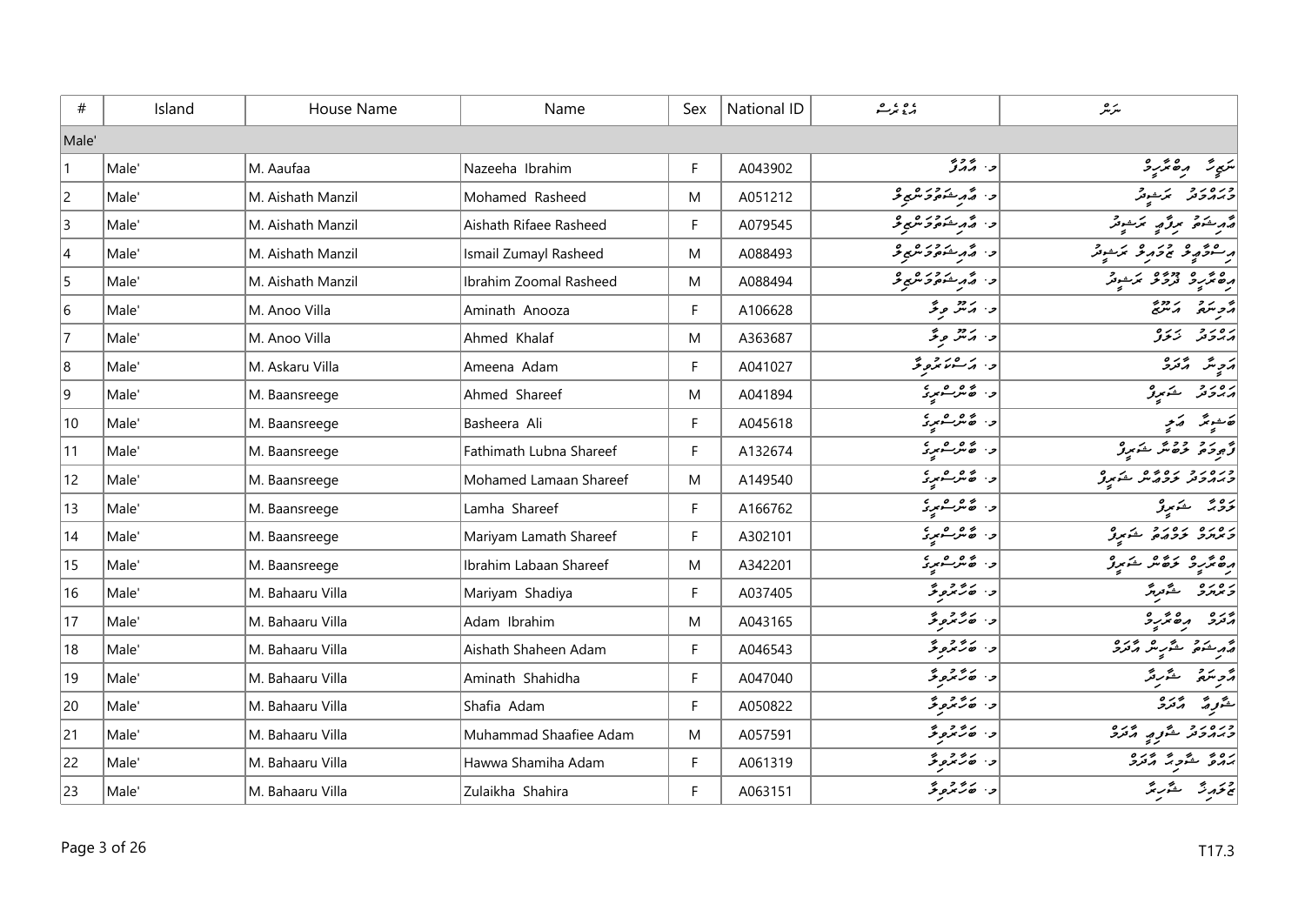| 24 | Male' | M. Bahaaru Villa | Zainab Shamila        | $\mathsf F$ | A063152 | د <i>. کارگرو</i> گر                  | شەرگە<br>سم مرسر شر<br>م                        |
|----|-------|------------------|-----------------------|-------------|---------|---------------------------------------|-------------------------------------------------|
| 25 | Male' | M. Bahaaru Villa | Khadeeja Shamiya      | $\mathsf F$ | A063153 | د <i>. ځرگېږد</i> گر                  | تر ور <sup>و</sup> جً<br> <br> <br>مشَّرْ بَرُّ |
| 26 | Male' | M. Bahaaru Villa | Shaliya Adam          | F           | A063803 | د ەرمۇرۇ                              | ڪُرِبَرُ<br>پور ہ<br>مرتزو                      |
| 27 | Male' | M. Bahaaru Villa | Hassan Sharif         | M           | A071113 | ە ئەمزىمرە بۇ                         | بركسكر كمشرو                                    |
| 28 | Male' | M. Bahaaru Villa | Rugiyya Sajida        | $\mathsf F$ | A073936 | د . گار تروڅ                          | برومة كسموقه                                    |
| 29 | Male' | M. Bahaaru Villa | Hussain Sharih        | M           | A125498 | ر ، ئەترىمۇ ئۇ                        | برستهرش كمقبر                                   |
| 30 | Male' | M. Bahaaru Villa | Shaamaa Adam          | $\mathsf F$ | A125499 | ر <i>، ئەزگىرە</i> ئ                  | شَرَقَ " درو                                    |
| 31 | Male' | M. Bahaaru Villa | Ismail Yivam Mohamed  | M           | A333140 | د ځونگرونځه                           | د صورته و مرور و دره د و                        |
| 32 | Male' | M. Beach Coner   | Mohamed Jameel        | M           | A022916 | <sub>ت ھ</sub> مچرىئىگە               |                                                 |
| 33 | Male' | M. Beach Coner   | Ahmed Hussain         | M           | A026060 | <sub>ت ھ</sub> چر مگر مر              | رەرو جەسىر ش                                    |
| 34 | Male' | M. Beach Coner   | Yoosuf Jameel         | M           | A158965 | اد . ھەممىتىر                         | در ده پي د کار د                                |
| 35 | Male' | M. Beach Coner   | Hassan Fulhu          | M           | A294028 | ا د .<br>په هېوم مترس                 | ىز سەھرى <sub>چە</sub> ج                        |
| 36 | Male' | M. Beach Roadge  | Mohamed Shaim         | M           | A007346 | $rac{1}{555560}$                      | ورەرو شەر                                       |
| 37 | Male' | M. Beach Roadge  | Ismail Rasheed        | M           | A036056 |                                       | ر جۇرچى ئەجەم                                   |
| 38 | Male' | M. Beach Roadge  | Fathimath Hudha       | F           | A045742 |                                       | $\frac{2}{2}$ $\frac{2}{3}$                     |
| 39 | Male' | M. Beach Roadge  | Fathimath Nazima      | $\mathsf F$ | A045782 | 58780.5                               | توجوخو ستبوح                                    |
| 40 | Male' | M. Beach Roadge  | Aishath Waheeda       | F           | A046448 | 58780.5                               | أقهر شكافها وكالمحافية                          |
| 41 | Male' | M. Beach Roadge  | Mohamed Nameeu        | M           | A055603 | وسي هم مردوع                          | כנסנכ תבל                                       |
| 42 | Male' | M. Beach Roadge  | Ahmed Nashid          | M           | A079666 | $rac{1}{555560}$                      | رەر دېگرىشەتر                                   |
| 43 | Male' | M. Beach Roadge  | Ahmed Shan            | M           | A079699 | $rac{1}{555560}$                      | رەر ئەشكىر                                      |
| 44 | Male' | M. Beach Roadge  | Ahmed Nishan          | M           | A079700 | $rac{1}{555560}$                      | رەرو سىشەر                                      |
| 45 | Male' | M. Beach Roadge  | Ismail Ihusan         | M           | A080116 | 58580.5                               | ر عۇرپۇ روشگىر                                  |
| 46 | Male' | M. Beach Roadge  | Mariyam Naeema        | F           | A128656 | $rac{1}{2}$                           | و ورو شهردٌ                                     |
| 47 | Male' | M. Beach Roadge  | Mohamed Rasheed Ahmed | M           | A128868 | $rac{1}{5}$                           | ورەرو برخونه كەرو                               |
| 48 | Male' | M. Beach Roadge  | Mohamed Jazlan Ismail | M           | A146985 | $ e^{i\theta}e^{i\theta}e^{i\theta} $ | ورەرو رەپوش مەھەم ئ                             |
| 49 | Male' | M. Beach Roadge  | Ahmed Jumain Ismail   | M           | A164627 | $rac{1}{555560}$                      | أرورو ورزهر مرتفقهو                             |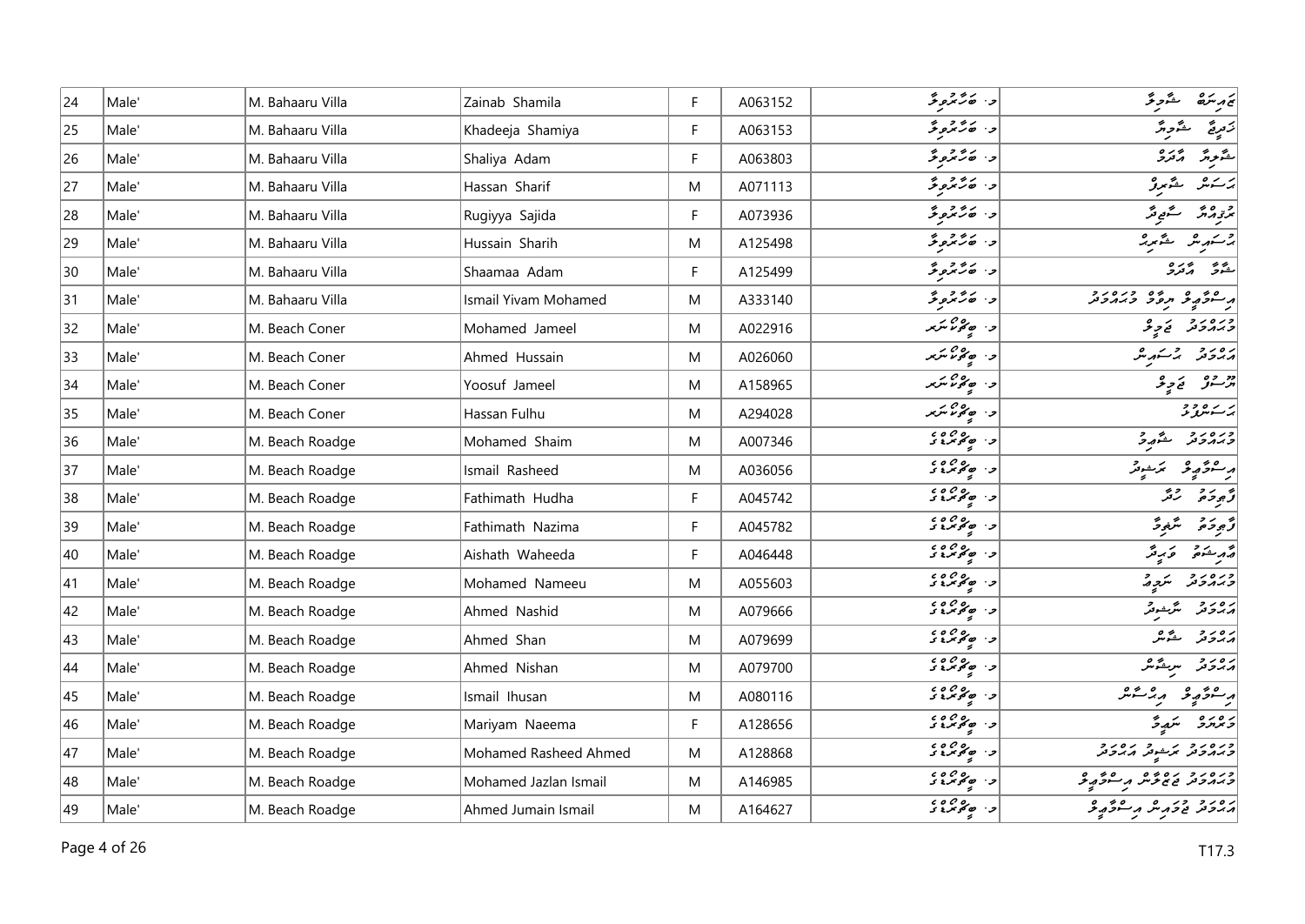| 50 | Male' | M. Beach Roadge   | Ali Ilan Ishaau        | M         | A333764 | $rac{1}{5!}$                           | أقذم وقرشر وبتقاتر                     |
|----|-------|-------------------|------------------------|-----------|---------|----------------------------------------|----------------------------------------|
| 51 | Male' | M. Beach Roadge   | Abdulla Ghassan        | ${\sf M}$ | A340781 | $52280 - 5$                            | ەھىراللە<br>ز د <sub>م</sub> ر شهر     |
| 52 | Male' | M. Beach Roadge   | Aminath Hana           | F         | A362384 | $rac{1}{5}$                            | أأروسهم أرتكه                          |
| 53 | Male' | M. Beauty Flowers | Aminath Waheedha       | F         | A352409 | و و موره و ژوکر برگ                    | أزويتم قاريته                          |
| 54 | Male' | M. Beauty Flowers | Mariyam Waheedha       | F         | A372295 | د و مربو ژگر در مرب <sup>م</sup>       | و ه ده و د تر                          |
| 55 | Male' | M. Beauty Flowers | Ahmed Waheed           | M         | A387928 | د ۱۵ مربع ژ څرم برگ                    | برەر د پر تە                           |
| 56 | Male' | M. Beauty Flowers | Fathmath Faiha         | F         | A396718 | د و مربو ژگر در م                      | تزودة زربر                             |
| 57 | Male' | M. Buradhamaage   | Ali Amir               | ${\sf M}$ | A048298 | و . و ر ر » ،<br>و · ه مرتزو د         | أەيم ورمز                              |
| 58 | Male' | M. Buradhamaage   | Aminath Neela Mohamed  | F         | A113491 | و . در ره .<br>و . ه مرتزو د           | הקיימה ייקב בג'הכת                     |
| 59 | Male' | M. Buradhamaage   | Saadha Mohamed         | F         | A151817 | و ر د د د د و د<br>و ۰ می موترو د      | سەر درەرد<br>سەھەر جەمەدىر             |
| 60 | Male' | M. Buradhamaage   | Shabana Mohamed        | F         | A151823 | و ر ر د د د<br>و ۰ ن موتورو د          | شەڭ دىرەرد                             |
| 61 | Male' | M. Buradhamaage   | Zareena Ahmed          | F         | A236156 | و ر ر د د و د<br>و ۰ ه موفرو د         | كالمحمومتر المرور والمحمد              |
| 62 | Male' | M. Camellia       | Zuhaira Ibrahim        | F         | A045607 | ه <i>، مأد وب</i> ر                    | בנגיל גשילקיב                          |
| 63 | Male' | M. Camellia       | Shirmeen Ibrahim       | F         | A048105 | و· ئۈچەرگە                             | جويزوير وهنزرد                         |
| 64 | Male' | M. Camellia       | Aishath Shudfa Waheed  | F         | A052648 | و· عَجَ مِعْهُمْ                       | د ديده دوده د در<br>د مشور شومرز کار د |
| 65 | Male' | M. Camellia       | Fathimath Shara Waheed | F         | A254056 | ه ، ئاپرېدگا                           | توجوحو خنثر وبرقر                      |
| 66 | Male' | M. Champa Lodge   | Maya Niyaz Ahmed       | F         | A061280 | و . نمی موروده<br>و . نمی مورود و      | و مرسم مدور                            |
| 67 | Male' | M. Courage        | Shiyama Ahmed          | F         | A025536 | و· م <i>ذكرة</i><br>و· م <i>ذكي</i> رة | شەرق كەردىر                            |
| 68 | Male' | M. Courage        | Imran Bin Abdulla      | M         | A044010 | و<br>و                                 | محترش جنثر مكافرالله                   |
| 69 | Male' | M. Courage        | Imrana Binth Abdullah  | F         | A044028 | و<br>و                                 | ودعمتر ومعرد ودالله                    |
| 70 | Male' | M. Courage        | Amdan Bin Abdullah     | M         | A044029 | و<br>و توقع                            | رە دە ھىر مەھىراللە                    |
| 71 | Male' | M. Courage        | Thoha Faiz             | M         | A052771 | و· م <i>م</i> كن ه<br>و· ممكن          | يجرش قرمريح                            |
| 72 | Male' | M. Dazzle         | Athifa Ahmed           | F         | A035754 | د ، ، ، محامحه                         | أشهوق أكالرد                           |
| 73 | Male' | M. Dazzle         | Sakeena Ahmed          | F         | A044790 | $rac{0}{2}$ $rac{0}{2}$ $rac{0}{2}$    | سەر شەر ئەر ئەر                        |
| 74 | Male' | M. Dazzle         | Mariyam Maziya Hussain | F         | A322785 | ى ، ، ، ، ، ،                          | במתר לאת גלאתית                        |
| 75 | Male' | M. Dhon Luboage   | Adam Limran            | ${\sf M}$ | A062094 | ر بره وړ ،<br>د افرمنز <i>وه</i> د     | أرمزد وويرس                            |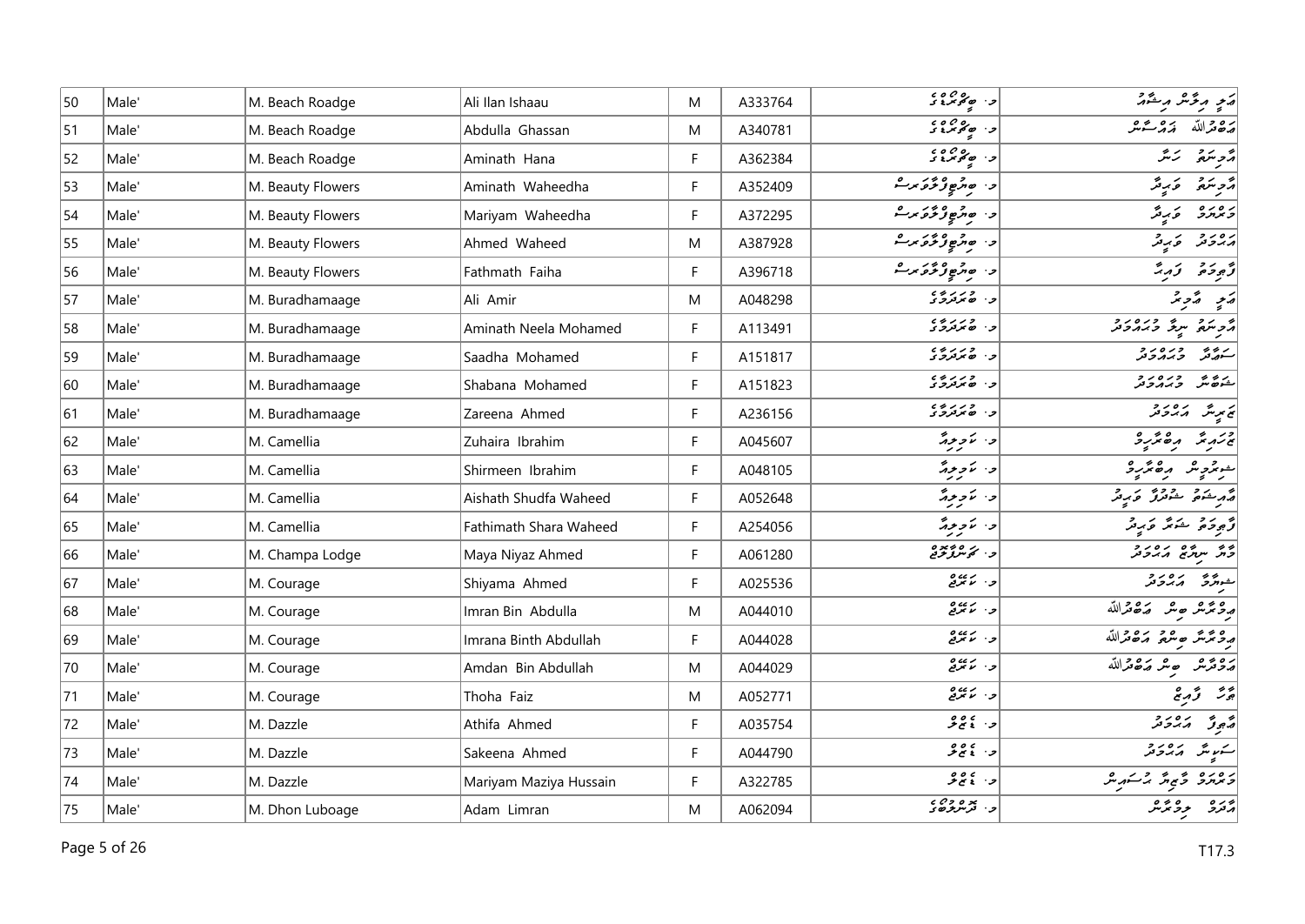| 76  | Male' | M. Dhon Luboage | Adam Amir Abdul Kareem    | M  | A062696 | پر ه و <i>۵۶</i><br>و۰ ترسرون <sub>ک</sub>                                               | ינים היכה הסיניביות.<br>היניב היכה הסיניביות               |
|-----|-------|-----------------|---------------------------|----|---------|------------------------------------------------------------------------------------------|------------------------------------------------------------|
| 77  | Male' | M. Dhon Luboage | Fathimath Nestha Mohamed  | F. | A123805 | و . موروم <i>و .</i><br>و . موسر <i>و ه د</i>                                            | و د د ه ه و دره د د<br>گرجوده سرسوه و پرمرونر              |
| 78  | Male' | M. Dhon Luboage | Mariyam Nasira            | F. | A128800 | ر بره وړ ،<br>و ۰ ترسرون <sub>ک</sub>                                                    | رەرە شەر                                                   |
| 79  | Male' | M. Dhon Luboage | Abdulla Amir Abdul Kareem | M  | A148076 | پر ه و <i>۵ و</i><br>و ۰ ترسرون <sub>ک</sub>                                             | رە داللە كەر بەرە دەر بە                                   |
| 80  | Male' | M. Dhon Luboage | Aishath Nisfa Mohamed     | F. | A243597 | پر ه و <i>۵ و</i><br>و ۰ ترسرون <sub>ک</sub>                                             | د د شکوه سرب و د و د و                                     |
| 81  | Male' | M. Dhon Luboage | Mohamed Nafaan Amir       | M  | A351934 | ر بره وo<br>و ۰ ترسرون و                                                                 | כנסנכ נכשם שבי                                             |
| 82  | Male' | M. Dhon Luboage | Hawwa Nabaha Amir         | F  | A351935 | ر بره وړ ،<br>و ۰ ترسرون <sub>ک</sub>                                                    | رەپ رىپ پەر                                                |
| 83  | Male' | M. Dhon Luboage | Aminath Nisha Amir        | F. | A351936 | پر ه و ۵ و.<br>و ۰ ترسرون و                                                              | مُرْدِسَمْ سِتْ مُرْدِيْر                                  |
| 84  | Male' | M. Dhon Luboage | Khadheeja Nusra Amir      | F. | A351982 | ر بره وه و<br>د انگر مرکز من                                                             | ترىرى ئىربامۇ كەرلىر                                       |
| 85  | Male' | M. Dhon Luboage | Ibthisam Amir             | F  | A360928 | ر بره وه و<br>د انگر مرکز من                                                             |                                                            |
| 86  | Male' | M. Easy Night   | Afeefa Hussain            | F  | A046961 | ح <sub>" مر</sub> ىپ سَرىر ھ                                                             | ړېږ پر شمېر شر                                             |
| 87  | Male' | M. Emmulimaage  | Ashraf Abdul Raheem       | M  | A042140 | ם י ההכיכבים<br>כי ההכיכבים                                                              | ره وه ر ره<br>پره تربر تربر و<br>ر ه ه بر ه<br>مر شو مر بو |
| 88  | Male' | M. Emmulimaage  | Asima Abdul Raheem        | F  | A046124 | י ההכיכיבי<br>כי ההכיכיבי                                                                | ره وه ر ره<br>پره تربر تربر ژ<br>رژب ژ                     |
| 89  | Male' | M. Emmulimaage  | Zulaikha Abdul Raheem     | F. | A046447 | ם ו החבבבים<br>כי החבבבים                                                                | ره وه ر ره<br>پره تربر تر پر و<br>تح څرمر پڅ               |
| 90  | Male' | M. Emmulimaage  | Asim Abdul Raheem         | M  | A060652 | $\begin{array}{cc} 2 & 2 & 0 & 0 \\ 2 & 2 & 2 & 0 \\ 0 & 0 & 0 \\ 0 & 0 & 0 \end{array}$ | ره وه ر ره<br>پره تربر تربر ژ<br>لقسبوقه                   |
| 91  | Male' | M. Emmulimaage  | Ahmed Najih               | M  | A076663 | ם י ההכתבבים<br>כי ההכתבים                                                               | ىرەر ئەستىم ئى                                             |
| 92  | Male' | M. Emmulimaage  | Mohamed Jaud Asim         | M  | A096145 | ם י ההכתביבי<br>כי ההכתביבי                                                              |                                                            |
| 93  | Male' | M. Emmulimaage  | Humaira Abdul Raheem      | F. | A151113 | י ההכיכיבי<br>כי ההכיכיבי                                                                | בגב, בסעגבגב                                               |
| 94  | Male' | M. Emmulimaage  | Mariyam Jinana Ahmed      | F. | A151128 | $555500 - 5$                                                                             | رەرە يې شەرەرد                                             |
| 95  | Male' | M. Emmulimaage  | Mohamed Jinaan Ahmed      | M  | A157241 | י ההכתבי<br>כי ההכתביב                                                                   | ورەر دېم دەر د                                             |
| 96  | Male' | M. Emmulimaage  | Mohamed Jilwaz Rashad     | M  | A325745 | ם יו ההכיכבים<br>כי ההכיכבים                                                             | ورەر دەھ ھەر بەر                                           |
| 97  | Male' | M. Emmulimaage  | Aminath Junaina Ahmed     | F  | A332796 | ے و و وے<br>د اما <i>م حر</i> ق                                                          | הכיעל ביתול היכנ                                           |
| 98  | Male' | M. Emmulimaage  | Ahmed Jiliyan Rashad      | M  | A340199 | ם י ההכככב<br>כי ההכככב                                                                  | رەر دې ھەر كەشەر                                           |
| 99  | Male' | M. Emmulimaage  | Mohamed Joodh Ashraf      | M  | A356493 | $555500 - 5$                                                                             | وره ر د دود د ره ر د<br><i>د ب</i> رمرد نو تر من شو برو    |
| 100 | Male' | M. Emmulimaage  | Fathmath Jumana Ahmed     | F. | A366673 | $555500 - 5$                                                                             | و د د ده و ده د و                                          |
| 101 | Male' | M. Fair         | Aishath Naeem             | F  | A060593 | وسيح وكرمر                                                                               | أقهر شوقه سكورة                                            |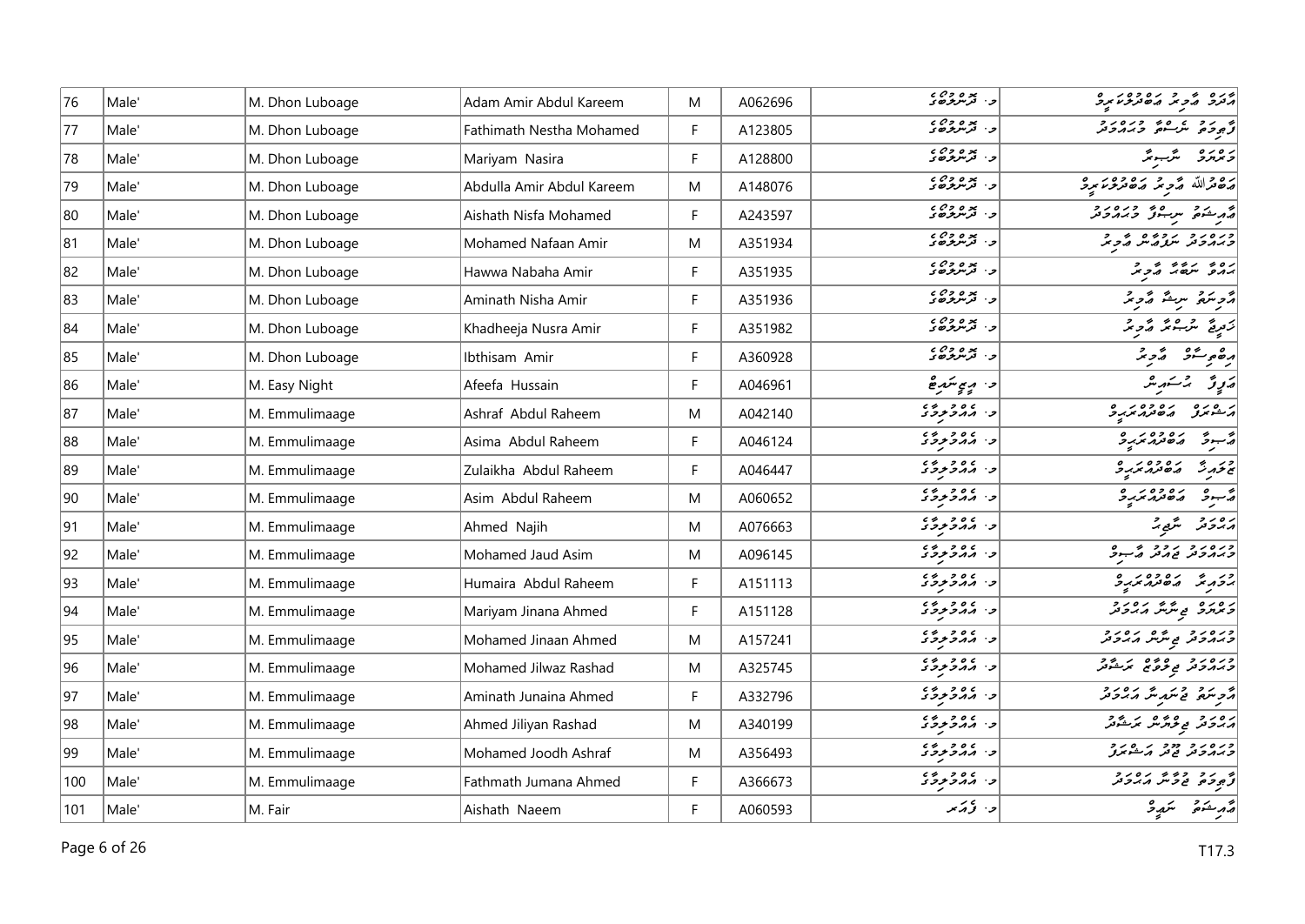| 102 | Male' | M. Fair      | Yoosuf Naeem              | M | A082837 | والمؤثر تبر            | سَمِهِ رَ<br>در وه<br>در سور                                                                     |
|-----|-------|--------------|---------------------------|---|---------|------------------------|--------------------------------------------------------------------------------------------------|
| 103 | Male' | M. Fair      | Moosa Jinah               | M | A155105 | وسؤيرير                | لرحمش محر يمركز                                                                                  |
| 104 | Male' | M. Fair      | Adam Jamsheed Yoosuf      | M | A155106 | والمؤثر تبر            | وره ده ده ده ده<br>مرکزی <sub>فک</sub> وش <sub>و</sub> گر ا <i>لرستو</i>                         |
| 105 | Male' | M. Fair      | Ahmed Shiyad Ali          | M | A307614 | والمحكم تمرمر          | أرور والمستحقق أتكمي                                                                             |
| 106 | Male' | M. Fair      | Aishath Jamsheedha Yoosuf | F | A336689 | والمؤثر تبر            | و در د ده شوتگر دد وه<br>در شوه نور شوتگر در سوز                                                 |
| 107 | Male' | M. Fair      | Aishath Siyadha Ali       | F | A336834 | والمحادثهم             | أقهر منتفرة المسترقش وكمعي                                                                       |
| 108 | Male' | M. Fair      | Aminath Sheeza Ali        | F | A361312 | والمؤثر تبر            | أأرضكم سيبح أيمي                                                                                 |
| 109 | Male' | M. Fair      | Fathimath Azwa Ismail     | F | A371497 | وستحار بمر             | ومدد ده و مستور و                                                                                |
| 110 | Male' | M. Fair lane | Ali Mansoor               | M | A084513 | وسى كەر ئەھر           | $\begin{bmatrix} 2 & 2 & 0 & 0 \\ 0 & 2 & 0 & 0 \\ 0 & 0 & 0 & 0 \\ 0 & 0 & 0 & 0 \end{bmatrix}$ |
| 111 | Male' | M. Fair Lawn | Aminath Naeema            | F | A081280 | د . زې <i>م پر</i> وتر | أأدوسكم أستموقر                                                                                  |
| 112 | Male' | M. Fair Lawn | Ahmed Imran               | M | A143051 | و٠ ۇەئىرومۇ            | رەرد مەئر                                                                                        |
| 113 | Male' | M. Fair Lawn | Mohamed Afrah             | M | A143063 | و· ۋە ئىرگەش           | כנסנכ נסשם<br>כגמכת הני <i>ג</i>                                                                 |
| 114 | Male' | M. Fair Lawn | Ibrahim Amaan             | M | A356307 | د . زېر پرچمنگ         | ر په ه<br>اړه ټر په د                                                                            |
| 115 | Male' | M. Fair Link | Naila Shareef             | F | A077998 | و· ڈپر پر برمرم        | شرۇ خېرۇ                                                                                         |
| 116 | Male' | M. Fair Link | Juwairiya Yoosuf          | F | A122958 | و· ذكە ئە بەر بەر      | כן תואה "ח-כם<br>בפתואיו "ח-כב                                                                   |
| 117 | Male' | M. Fanthi    | Ibrahim Rasheed           | M | A045372 | د· ئۇش <sub>ىمى</sub>  | ەھەردە كەشىھەر<br>مەھەردە كەشىھەر                                                                |
| 118 | Male' | M. Fanthi    | Mohamed Rasheed           | M | A058200 | و· ئۇشمۇ               | ورەرو كەيدۇر                                                                                     |
| 119 | Male' | M. Fanthi    | Mohamed Afzal Rasheed     | M | A064556 | و· ۆشمو                | ورەرو رەپ كەن كەشەر<br><i>ويەم</i> ەدىر مەن شەنى كەش <sub>ە</sub> ر                              |
| 120 | Male' | M. Fanthi    | Aminath Zunaira           | F | A064557 | د· ئۇش <sub>ىم</sub>   | أأترجع ومتمريح                                                                                   |
| 121 | Male' | M. Fanthi    | Aishath Fazla             | F | A064567 | د· ئۇش <sub>ھو</sub>   | ړ د شره د د ه ژ                                                                                  |
| 122 | Male' | M. Fanthi    | Fathimath Fazeela         | F | A064570 | و· ئۇشمۇ               | وَّەدە دَىندۇ                                                                                    |
| 123 | Male' | M. Fanthi    | Fareesha Abdulla          | F | A069673 | د· ئۇش <sub>ىم</sub>   | ترميث تەھتراللە                                                                                  |
| 124 | Male' | M. Fanthi    | Ibrahim Juzail Rasheed    | M | A157266 | و· قرَسْمَهِ           | رە ئرىر ئىتمر ئىسىر                                                                              |
| 125 | Male' | M. Fanthi    | Ahmed Jailam Rasheed      | M | A167000 | و· ئۇشمۇ               | גיבת בתוכל תוכל                                                                                  |
| 126 | Male' | M. Feeali    | Ranaa Hameed              | F | A044968 | د پېښو                 | برنگ برکوفر                                                                                      |
| 127 | Male' | M. Fenkula   | MOHAMED RASHAD            | M | A026299 | د. ۇمەردى              | ورەرو بەشگە                                                                                      |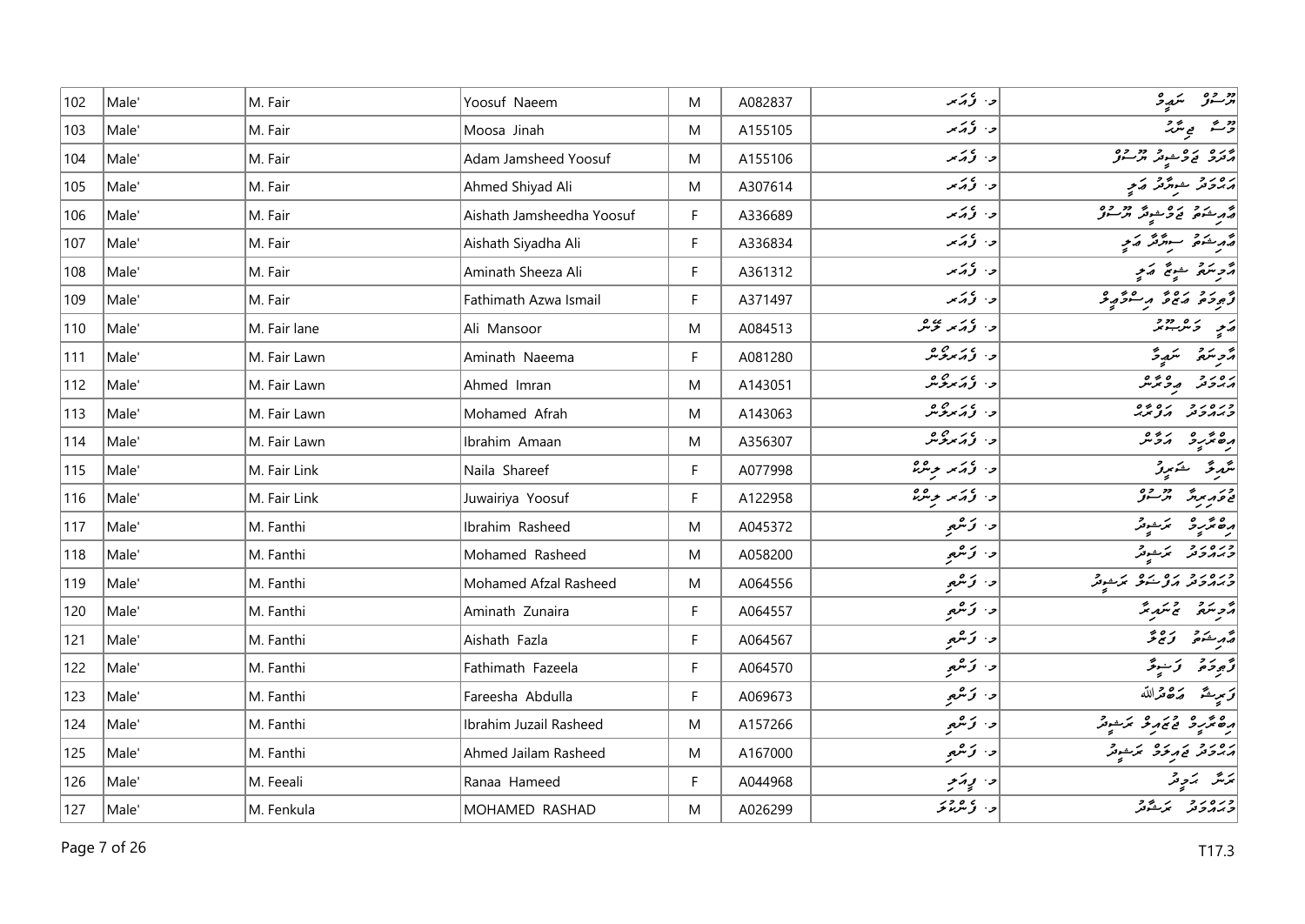| 128 | Male' | M. Fulhafi       | Aminath Waheeda                      | F  | A024895 | وستحري ويحتجب                      | أترج مترقد وسيقر                                                      |
|-----|-------|------------------|--------------------------------------|----|---------|------------------------------------|-----------------------------------------------------------------------|
| 129 | Male' | M. Fulhafi       | Aishath Waheeda Ibrahim              | F  | A033734 | وستحقي                             | و د شو و د د ره و د د                                                 |
| 130 | Male' | M. Fulhafi       | Mariyam Waheeda Ibrahim              | F  | A035964 | وسمح تحوي                          | وبرود وبرتر مره تررد                                                  |
| 131 | Male' | M. Fulhafi       | Mariyam Rizya Rasheed                | F. | A067306 | وسمح تحكي                          | و وره مرج گر مرشوند                                                   |
| 132 | Male' | M. Fulhafi       | Hussain Abdulla Prasanna<br>Ranawaka | M  | A102893 | وسمح تمكي                          | و محمد من الله و عن و و مدرس                                          |
| 133 | Male' | M. Fulhafi       | Fathimath Reesha Rasheed             | F  | A143844 | و- وحمقون                          | ژَّەدَە پِيْ يَرْشِيْرَ                                               |
| 134 | Male' | M. Fulhafi       | Fathimath Ishra Yoosuf               | F  | A154300 | وسمح تحوي                          | و دو مشتر مصروفان<br>د کاره مستر مستو                                 |
| 135 | Male' | M. Fulhafi       | <b>ZULAIKHA SHIURA YOOSUF</b>        | F  | A329952 | وسمى تورى                          | ور در شور بو ده وه<br>نرمرگ شور بگر مرسو                              |
| 136 | Male' | M. Golden Valley | Fathimath Nihan                      | F  | A061165 |                                    | أوالمحتجم المسترامل                                                   |
| 137 | Male' | M. Golden Valley | Mariyam Niyan                        | F  | A061167 | - موج وي موجو<br>حسن موجود موجو    | د ۱۵ د کار مرکز میں                                                   |
| 138 | Male' | M. Golden Valley | Hawwa Nuha                           | F  | A061168 | د ، د ده ده ده د                   | رہ پہ دی                                                              |
| 139 | Male' | M. Golden Valley | Aishath Nazleen                      | F  | A146185 | - موجود وي موجو                    | و ديده من ده.<br>مدينوه من ديگر                                       |
| 140 | Male' | M. Gulshaneege   | Abdul Latheef Ali                    | M  | A054157 | -<br> - د کمون کمی مورد است.<br> - | ן סכם קם קי<br>גם הקבבת ק<br>ەتىر                                     |
| 141 | Male' | M. Gulshaneege   | Hussain Latheef                      | M  | A067179 | والمحوه شكيرة                      | 2سەر ھەر ئۇچۇ                                                         |
| 142 | Male' | M. Gulshaneege   | Aminath Sudhuna                      | F  | A072172 | ە ، ئۇق ئەسرىگ                     | ۇ ئەسكە ئەسىر                                                         |
| 143 | Male' | M. Gulshaneege   | Hassan Latheef                       | M  | A106909 | ە ، ئۇقسىمبىگە                     | پرستاند کریږو ژ                                                       |
| 144 | Male' | M. Gulshaneege   | Sofeenaz                             | F  | A124336 | ە ، ئۇق ئەسرىگە                    | بنورٍ محمده                                                           |
| 145 | Male' | M. Gulshaneege   | Aishath Latheefa                     | F  | A124641 | و٠ ۇگۈشكەپپۇ                       | ة مشعور من المجمورة<br>أمام شعور من من المجمورة<br>مستوية من المجموعة |
| 146 | Male' | M. Gulshaneege   | Safiaa Moosa                         | F  | A334503 | ە ، ئۇق شەئىرىگە                   |                                                                       |
| 147 | Male' | M. Gulshaneege   | Shuaib Latheef                       | M  | A334506 | و٠ وگوڅوسري                        | أشهده كرجوز                                                           |
| 148 | Male' | M. Gulshaneege   | Fathmath Latheef                     | F. | A334512 | والممح فحوظته للرمح                | وَجِعِدَهُ خَيْرٍوْ                                                   |
| 149 | Male' | M. Isvaaru       | Mohamed Shahid                       | M  | A077895 | و۰ مرشوقهر                         | و ره ر و<br><i>و پر پر</i> تر<br>ستەرىر                               |
| 150 | Male' | M. Isvaaru       | Ali Shaheed                          | M  | A102876 | و٠ در سوء تر                       | أرشح المستشرية                                                        |
| 151 | Male' | M. Isvaaru       | Ahmed Shaheed                        | M  | A105164 | د <sub>ب</sub> ر مشور              | رەرە ئىرىر                                                            |
| 152 | Male' | M. Isvaaru       | Mariyam Abdul Raheem                 | F  | A105165 | د . م <i>ې</i> شوگمر               | ב מתכנים מסינים מ                                                     |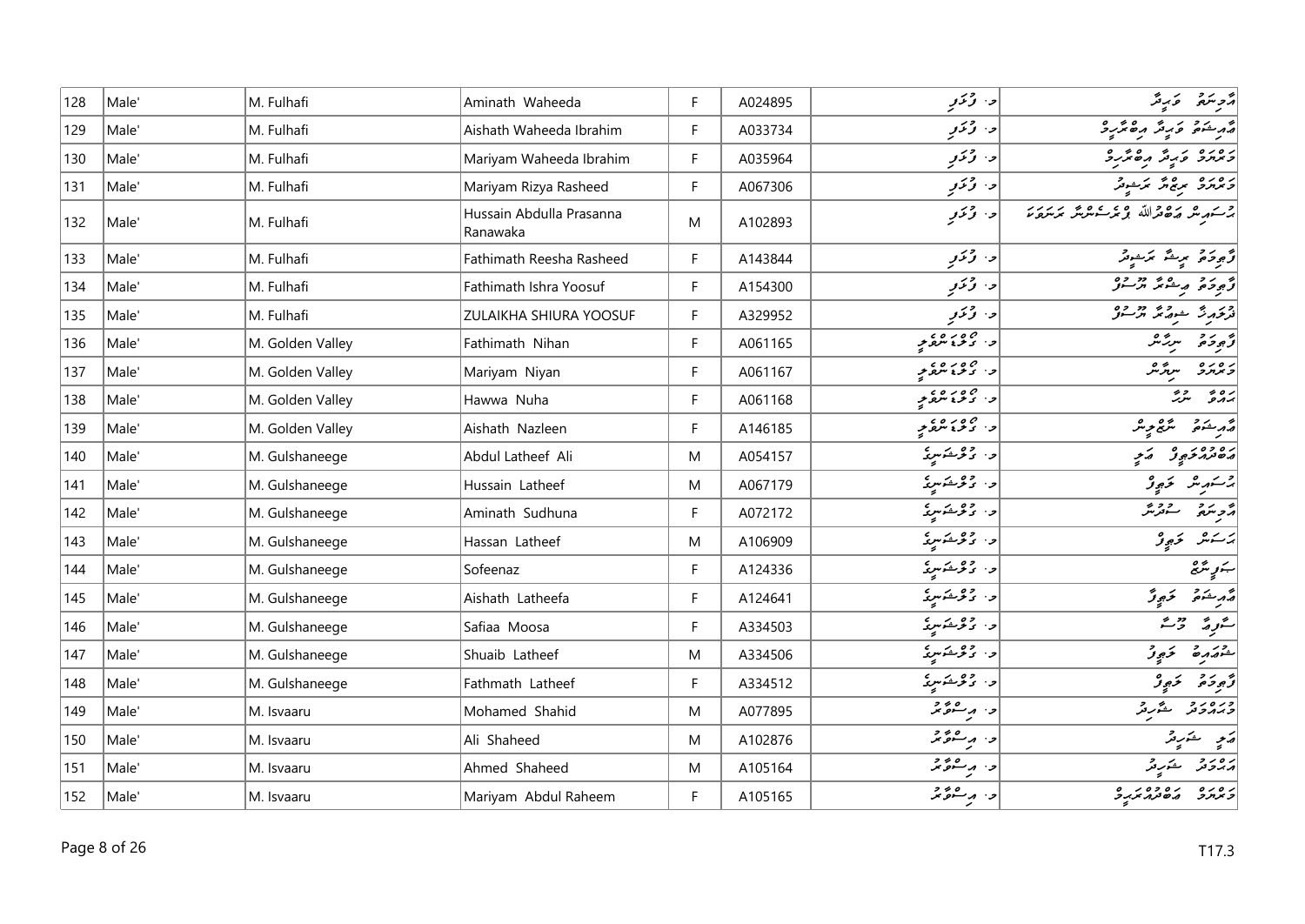| 153 | Male' | M. Jasmine villa   | Ali Saleem Moosa            | ${\sf M}$ | A026139 | <sub>و</sub> . ئ <sub>ے</sub> مشروعہ محر                                                               | ړې خوږ د مخ                                   |
|-----|-------|--------------------|-----------------------------|-----------|---------|--------------------------------------------------------------------------------------------------------|-----------------------------------------------|
| 154 | Male' | M. Jasmine villa   | Shafeega Moosa              | F         | A070847 | و· في سكو بثره و تحر                                                                                   | شَرِیْنَ حَرْبٌ                               |
| 155 | Male' | M. Jasmine villa   | Fathimath Hussain           | F         | A102244 | <br> و <sub>' فع</sub> شور مر <sub>و</sub> مً                                                          | ومدد ومنهر                                    |
| 156 | Male' | M. Jasmine villa   | Sawudha Ali Saleem          | F         | A150534 | و· غى سىھ بىر مىرىمىگە                                                                                 | شوتر ړی سوچ                                   |
| 157 | Male' | M. Jasmine villa   | Mohamed Sibaaq Ali Saleem   | ${\sf M}$ | A372104 | در انچ سفر شروع <mark> د</mark>                                                                        | כנסני כני המיד התפ                            |
| 158 | Male' | M. Jazeema         | Zeeniya Zahir               | F         | A023298 | و· في مح ح                                                                                             | ا <sub>ئ</sub> ې سرنگ تج سرنگ                 |
| 159 | Male' | M. Jazeema         | Mariyam Manike              | F         | A047299 | و· في محٍ حُرٌ                                                                                         | ر ەرەر يې                                     |
| 160 | Male' | M. Jazeema         | Zulaikha Hassan             | F         | A069219 | و· في محٍ حُرٌ                                                                                         | ج تحدث   بر سکاهر                             |
| 161 | Male' | M. Jazeema         | MOHAMED ZILAAL              | M         | A074637 | و· في مح و                                                                                             | دره د د پرځو                                  |
| 162 | Male' | M. Jazeema         | Ahmed Zabeer                | M         | A074638 | و· في مح و                                                                                             | رور و می د                                    |
| 163 | Male' | M. Jazeema         | Fathimath Thereesha Ahmed   | F         | A096710 | و· ق <sub>ع</sub> َ يٍّو                                                                               | قوده ويرت مهدد                                |
| 164 | Male' | M. Jazeema         | <b>Ahmed Manik</b>          | ${\sf M}$ | A113179 | و· في مح ح                                                                                             | رە رور<br>مەدىرى سرىد                         |
| 165 | Male' | M. Jazeema         | Ziyana Rasheed              | F         | A120781 | و· في پي چگ                                                                                            | ى پىرىش ئىرىشونى <i>ر</i>                     |
| 166 | Male' | M. Jazeema         | Thanveer Ahmed              | ${\sf M}$ | A149610 | و· ق <sub>و</sub> يح <sup>و</sup>                                                                      | أوشهو مداور والمحمد                           |
| 167 | Male' | M. Jazeema         | Aminath Zayan Rasheed       | F         | A155852 | و· في مح وَّ                                                                                           | أأدوسهم بمارهم بمرشوش                         |
| 168 | Male' | M. Jazeema         | Ayesha Afkaar Mohamed Nasir | F         | A161206 | $\left  \begin{array}{cc} \mathcal{L} & \mathcal{L} \ & \mathcal{L} & \mathcal{L} \end{array} \right $ | ه در ۱۵۷۶ وره دو مرد د                        |
| 169 | Male' | M. Jazeema         | Aishath Thameena Ahmed      | F         | A243599 | $\left  \begin{array}{cc} \mathcal{L}_{\mathbf{z}} & \mathcal{L}_{\mathbf{z}} \end{array} \right $     | م مشور و د مره د د                            |
| 170 | Male' | M. Jazeema         | Mariyam Theena Ahmed        | F         | A243600 | و٤ نج پمونځ                                                                                            | ره ره په پره ده.                              |
| 171 | Male' | M. Kafagasdhoshuge | Nasheeda Mohamed            | F         | A026133 | و به کوی سود و د<br>و به کوی سوتوری                                                                    | سَرَسْوِمَّر حِ بِرَ مَرْ حَرْ                |
| 172 | Male' | M. Kafagasdhoshuge | Hassan Nashid               | ${\sf M}$ | A026198 | و به اندازه بروه<br>و اندازی سه ترس                                                                    | يُرسك مَنْ مُشْعِقْر                          |
| 173 | Male' | M. Kafagasdhoshuge | Ahmed Nasheed               | M         | A026261 | و به کوی سه توره<br>و به کوی سه توروی                                                                  | ره رو سر شور<br>امروند سرشوند                 |
| 174 | Male' | M. Kafagasdhoshuge | Nazima Mohamed              | F         | A026568 | و ۱ کوکار ۱۶۵۵<br>و کوکار کوکرمری                                                                      | شَجِرَة حِمْدَ حَرَّمَ                        |
| 175 | Male' | M. Kafagasdhoshuge | Mohamed Manik               | M         | A056264 | و به این کار و ده و د<br>و به این کار ک                                                                | כנים ניכן<br>כגונפינקטינט                     |
| 176 | Male' | M. Kafagasdhoshuge | Nashida Mohamed             | F         | A066285 | و به این کار و ده و د<br>و به این کار ک                                                                | أش ورەرو                                      |
| 177 | Male' | M. Kafagasdhoshuge | Hussain Nahid               | M         | A068145 |                                                                                                        | برستهریش انگریز                               |
| 178 | Male' | M. Kafagasdhoshuge | Aishath Nashwa Rasheed      | F         | A071291 | ر بربر ه پوده<br>و بر کوکی سوتوبرد                                                                     | أقهر بشكافه المتوافير المتحر والمتحر والمراجع |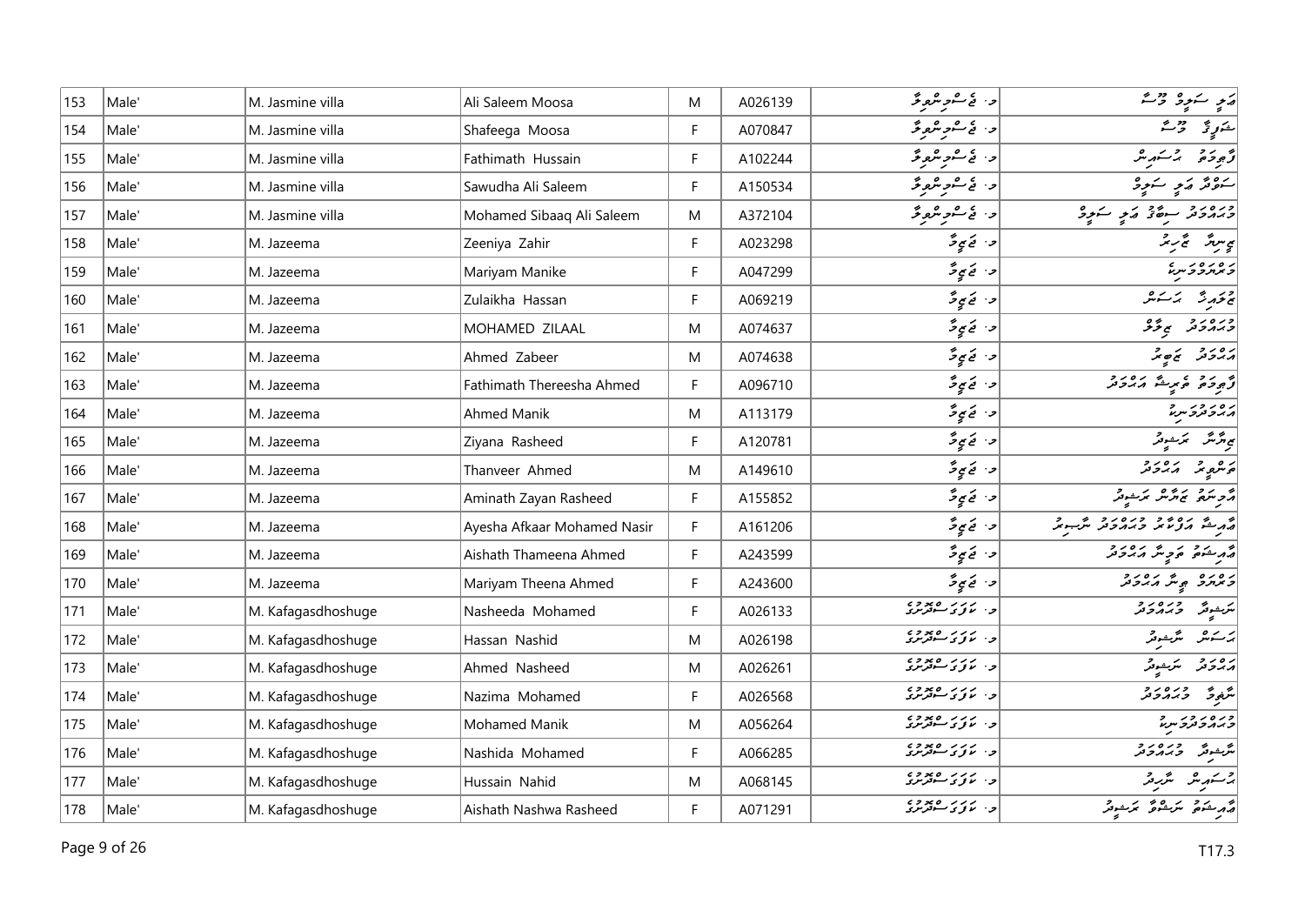| 179 | Male' | M. Kafagasdhoshuge      | Aishath Mishya Nasheed | F  | A331478 | و<br>و تو ی سوتوری                                 | أقهر شدة ومشرقه الكرشوقر              |
|-----|-------|-------------------------|------------------------|----|---------|----------------------------------------------------|---------------------------------------|
| 180 | Male' | M. Kanduneelange        | Ahmed Shafeeg          | M  | A025036 | د· ئەسۇسىرىخىتىك                                   | پره پر په شکو پر چ                    |
| 181 | Male' | M. Kanduneelange        | Mariyam Nafeeha        | F  | A036528 | وسنوسية سربر هويج                                  | ئەنگەر ئ<br>سَمَدٍ رَّ                |
| 182 | Male' | M. Kanduneelange        | Aminath Nafeeha        | F. | A048310 | د . ئاسۇمبرىز ھرى                                  | لأحب يموه<br>سَوِيرٌ                  |
| 183 | Male' | M. Kanduneelange        | Ibrahim Nafeeh         | M  | A078122 | <sub>ح</sub> .     مَا سرق <sup>2</sup> سريحەملىكە | ە ھەترىرى<br>س<br>سَموِيْر            |
| 184 | Male' | M. Kanduneelange        | Fathimath Nafeeha      | F  | A078123 | و· ئۈس <sup>ى</sup> سى سىرىتىرى                    | و مرد<br>اگرېږ خا<br>سَمَعٍ بَرَّ     |
| 185 | Male' | M. Kanduneelange        | Hawwa Nafeeha          | F  | A078124 | و· <b>ب</b> رَسو مروسو و ع                         | رە بە<br>برابرى<br>سَمَدٍیَّہُ        |
| 186 | Male' | M. Kanduneelange        | Aishath Nafeeha        | F  | A127963 | د · سَاسْوَ سِرِ حَرْسَدَ                          | أقهر مشكوم التستعي تجر                |
| 187 | Male' | M. Kanduneelange Aage   | Ibrahim Nashid         | M  | A038300 | و . ئەس ئېرى <i>ۋىلى</i> دارى                      | أرەنۇر ئەس ئۇ                         |
| 188 | Male' | M. Kanduneelange Aage 1 | Moosa Ibrahim Fulhu    | M  | A057791 | <mark>. ئاسۇسىغە ئىگە ئۇ</mark> 1                  | دو هه ده ند و دو                      |
| 189 | Male' | M. Kanduneelange Aage 1 | Mariyam Rasheedha      | F. | A064568 | و . ئۈس <sup>ى</sup> سىدىقىدى 1                    | رەرە يرجو                             |
| 190 | Male' | M. Kanduneelange Aage 1 | Aminath Rasheedha      | F  | A079510 | و ، ئاس سر مره و د و د 1                           | أأترح متركز التمر شوقد                |
| 191 | Male' | M. Kanduneelange Aage 1 | Sam aan Moosa          | M  | A101472 | و ، ئاس سرورە ، دە ، 1                             | يەدە ئەر                              |
| 192 | Male' | M. Kanduneelange Aage 1 | Samha Moosa            | F  | A309580 | و ، ئاسۇسىۋىتىدە ئى                                | سەۋرى تۇسىم                           |
| 193 | Male' | M. Kanduneelange Aage 1 | Aishath Lamha Mohamed  | F  | A339129 | و . ئۈس <sup>ى</sup> سىدىقىدى 1                    | و مشروع و و در و د                    |
| 194 | Male' | M. Kanduneelange Aage 1 | Hawwa Leem Mohamed     | F  | A339140 | د ، ئاسۇسىغە ئىككە ئى                              | رە ئە ئەدەر د                         |
| 195 | Male' | M. Kunnumalaa           | Faiza Abdul Gadir      | F  | A035793 | و. ئەشرىترىگە                                      | قرمريج ما ما معرفتم مريم              |
| 196 | Male' | M. Kunnumalaa           | Israphael Nasif        | M  | A067025 | و. ئەشرىرىگە                                       | أراعى يتورقه الترسور                  |
| 197 | Male' | M. Kunnumalaa           | Sophia Nasif           | F  | A067026 | د. ئەشرىرىگە                                       | جوړه مرهبور                           |
| 198 | Male' | M. Kunnumalaa           | Jameela Aboobakuru     | F  | A085404 | د. ئەشرىترىگە                                      |                                       |
| 199 | Male' | M. Kunnumalaa           | Thaskeen Nasif         | F  | A152984 | د. ئەشرىرىگە                                       | ىر قىرىدىش ئىرگەر<br>مۇسىرىدىشى ئىسىر |
| 200 | Male' | M. Kunnumalaa           | Malak Shafy            | F  | A161165 | و. ئەشرىرىگە                                       | دَ دَرُ شَمَرٍ                        |
| 201 | Male' | M. Kunnumalaa           | Moosa Alsan Shafy      | M  | A342496 | د . ، ، مارسر <del>د</del> گر                      |                                       |
| 202 | Male' | M. Lemons               | Ahmed Vikram           | M  | A061645 | د . کوترشو                                         | أرمده وبالمرد                         |
| 203 | Male' | M. Lemons               | Mahil Mohamed          | M  | A166222 | د . ۇرگىرى                                         | و دره دره                             |
| 204 | Male' | M. Lemons               | Ibrahim Ikram          | M  | A361515 | د . ئۇزىرگ                                         | أرە ئۆر ئەرەپرو                       |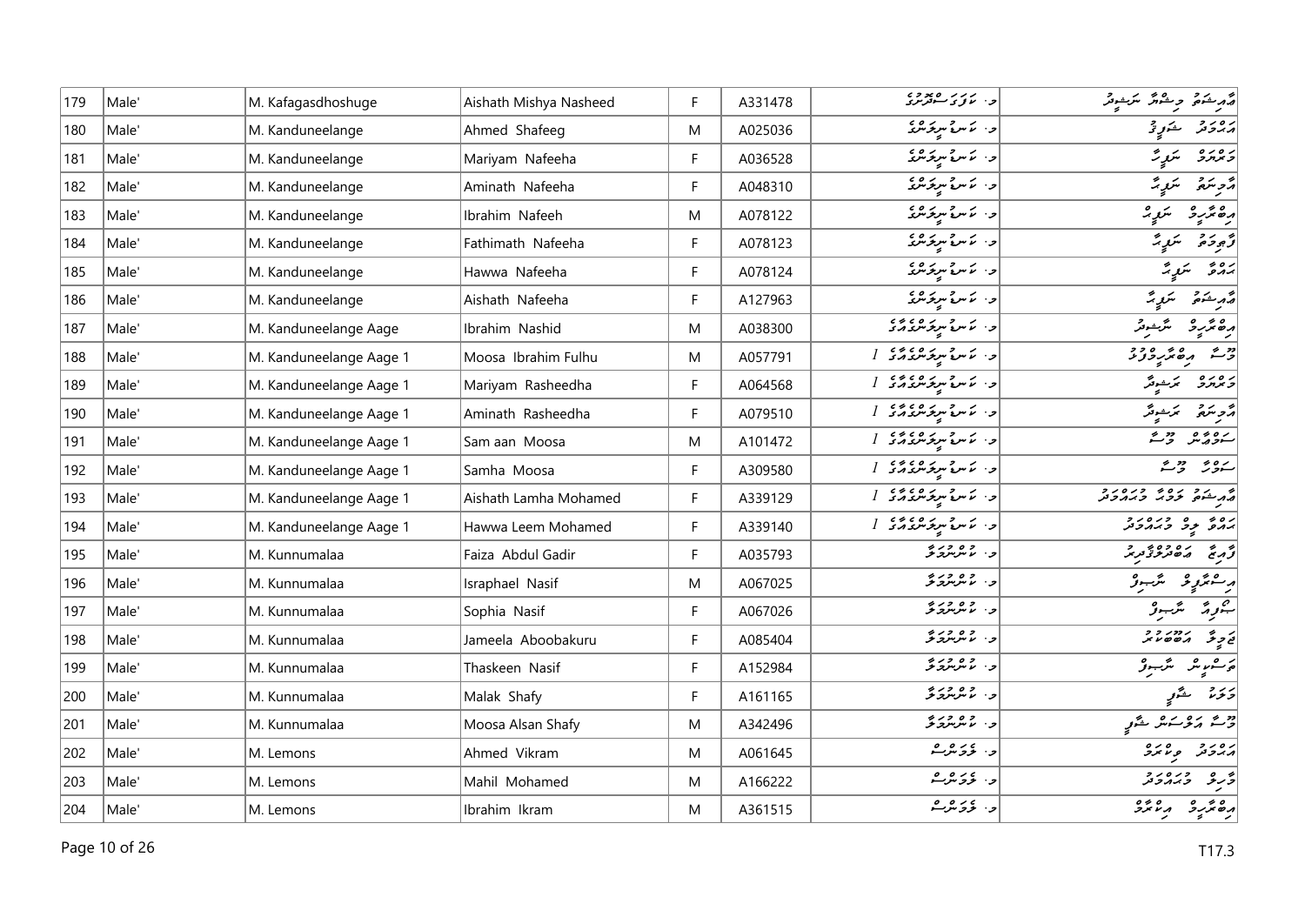| 205 | Male' | M. Lemons              | Raaif Mohamed         | M           | A381305 | د . ٷز ۵ ۵ م                                                                                                                                                                                                                    | أتمرو وره دو                                                                                                  |
|-----|-------|------------------------|-----------------------|-------------|---------|---------------------------------------------------------------------------------------------------------------------------------------------------------------------------------------------------------------------------------|---------------------------------------------------------------------------------------------------------------|
| 206 | Male' | M. Maafinolhu          | Mohamed Hussain Manik | M           | A023690 | د· دُّرِ يَرْزُ                                                                                                                                                                                                                 | כמחכנה הבית ייתר ייתו                                                                                         |
| 207 | Male' | M. Maafinolhu          | Fathimath Mohamed     | $\mathsf F$ | A023691 | د· دَّرِ يَرْزُ                                                                                                                                                                                                                 | و ر ه ر د<br>تر پر تر تر<br>ۇ بوز ئ                                                                           |
| 208 | Male' | M. Maafinolhu          | Aishath Rimna         | F           | A043168 | د. د څو پیړۍ                                                                                                                                                                                                                    | وأرجنتم بردش                                                                                                  |
| 209 | Male' | M. Maafinolhu          | Ahmed Mirshan         | M           | A043169 | د· د گرېنند                                                                                                                                                                                                                     | رەرد دىرىشەر<br>مەردىر دىرىشەر                                                                                |
| 210 | Male' | M. Maafinolhu          | Aminath Rishfa        | $\mathsf F$ | A043171 | <sub>و</sub> . د گویترژ                                                                                                                                                                                                         | أأوسكم الرحوان                                                                                                |
| 211 | Male' | M. Maakanaa            | Moosa Azim            | M           | A065345 | د به عمر مگر                                                                                                                                                                                                                    | ور محمد و محمد و ا                                                                                            |
| 212 | Male' | M. Maakanaa            | Adil Naseem           | M           | A138980 | ە بە ئەتكەنگە                                                                                                                                                                                                                   | ەڭرىۋە سەسبوۋ                                                                                                 |
| 213 | Male' | M. Madhoshigasdhoshuge | Abdul Gafoor Adam     | M           | A049606 | و به مربوع سود و د و د با<br>د به او تعرض سوتعرض                                                                                                                                                                                | ر ٥ ۶ ٥ ٥ ۶ و ۶<br>۵ ت تر پر تر مر<br>ە تەترى                                                                 |
| 214 | Male' | M. Madhoshigasdhoshuge | Aminath Samira        | F           | A094457 | و به نوع در مورد و در در بازد که بازد که بازد که بازد که بازد که بازد که بازد که بازد که بازد که بازد که بازد<br>مردم که بازد که بازد که بازد که بازد که بازد که بازد که بازد که بازد که بازد که بازد که بازد که بازد که بازد ک | ړ د سره شو پر                                                                                                 |
| 215 | Male' | M. Madhoshigasdhoshuge | Ahmed Samir           | M           | A094458 | ه ۱۰ نوکترمر <sub>ی</sub> کشور در ۲۰<br>۱۰ نوکترمر <sub>ی</sub> کشور مرد                                                                                                                                                        | رەرد شەر                                                                                                      |
| 216 | Male' | M. Madhoshigasdhoshuge | Mohamed Samir         | M           | A094459 | ه به هم در ۲۵ وه و د کار د کار د کار د کار د کار د کار د کار د کار د کار د کار د کار د کار د کار د کار د کار د<br>افزار د کار کار کار کار د کار د کار د کار د کار د کار د کار د کار د کار د کار د کار د کار د کار د کار د کار د | و رە ر د<br><i>د بە</i> پەر<br>ستگھ تر                                                                        |
| 217 | Male' | M. Madhoshigasdhoshuge | Hussain Samah         | M           | A165547 | و به نوموړي سووړي<br>و به نوکوړي سونورنوري                                                                                                                                                                                      | ج سکه شده سکوچر                                                                                               |
| 218 | Male' | M. Madhoshigasdhoshuge | Aishath Saamira       | $\mathsf F$ | A344331 | و به نیمونه عبد و ه<br>و به نیمونهای مقدم                                                                                                                                                                                       |                                                                                                               |
| 219 | Male' | M. Madihera            | AISHATH NAZIMA        | F           | A033733 | د <sub>ا</sub> ک <sub>رو</sub> کريمه                                                                                                                                                                                            | وكرمشكم المتكفي                                                                                               |
| 220 | Male' | M. Madihera            | Ibrahim Asif          | M           | A040514 | <sub>حزا</sub> ځانو ش <sup>ې</sup> ټه                                                                                                                                                                                           | وە ئۆر ئەسر                                                                                                   |
| 221 | Male' | M. Madihera            | Fathimath Shaneez     | F           | A057647 | <mark>ىن ئۇيۇ</mark> ئىكە                                                                                                                                                                                                       | ۇ بوخ <sup>ى</sup><br>ڪُ س <sub>ر</sub> چ                                                                     |
| 222 | Male' | M. Madihera            | Asiyath Najiya        | F           | A057648 | د <sub>ا</sub> ک <sub>ی</sub> دیگر                                                                                                                                                                                              | و سەدىرە<br>م                                                                                                 |
| 223 | Male' | M. Madihera            | Mariyam Afsana        | F           | A057649 | د· <sub>خ</sub> ورځه                                                                                                                                                                                                            | ېر دې مشتر<br>ر ه ر ه<br><del>د</del> بربرگر                                                                  |
| 224 | Male' | M. Madihera            | Aminath Nahooda       | $\mathsf F$ | A057650 | د <sub>ا</sub> لا دیگر                                                                                                                                                                                                          | و سره سردور<br><i>د څ</i> رمنۍ سربر تر                                                                        |
| 225 | Male' | M. Madihera            | Mohamed Suhaib        | M           | A072253 | د· <sub>خ</sub> ورځه                                                                                                                                                                                                            | ورەرو ورە                                                                                                     |
| 226 | Male' | M. Madihera            | Abdul Rasheed         | M           | A078304 | د <sub>ا</sub> ک <sub>رو</sub> کريمه                                                                                                                                                                                            | ر ە دە ر<br>ھەمەمەر تەش <sub>ە</sub> مە                                                                       |
| 227 | Male' | M. Malumaluge          | Fathimath Nafeesa     | F           | A122930 | ر د دره<br>د گوگور                                                                                                                                                                                                              | أرموخاه التنريب                                                                                               |
| 228 | Male' | M. Malumaluge          | Thohoora Ahmed        | F           | A122987 | ر د دره د<br>د ۱ گرگرد                                                                                                                                                                                                          | برود بره برو                                                                                                  |
| 229 | Male' | M. Malumaluge          | Ihusana Ahmed         | F           | A122988 | ر د دره د و و<br>د ۱ گرمونوک                                                                                                                                                                                                    | مری کے مقرر مرکز کر دیا جاتی کر دیکھی اور برگ کر دیکھی اور ایک کار کر دیکھی اور ایک کام کر دیا جاتی ہے۔ اس کا |
| 230 | Male' | M. Malumaluge          | Ali Murad             | M           | A128911 | د . د ود و ،<br>د . و نوونو د                                                                                                                                                                                                   | أەسمي ويوم                                                                                                    |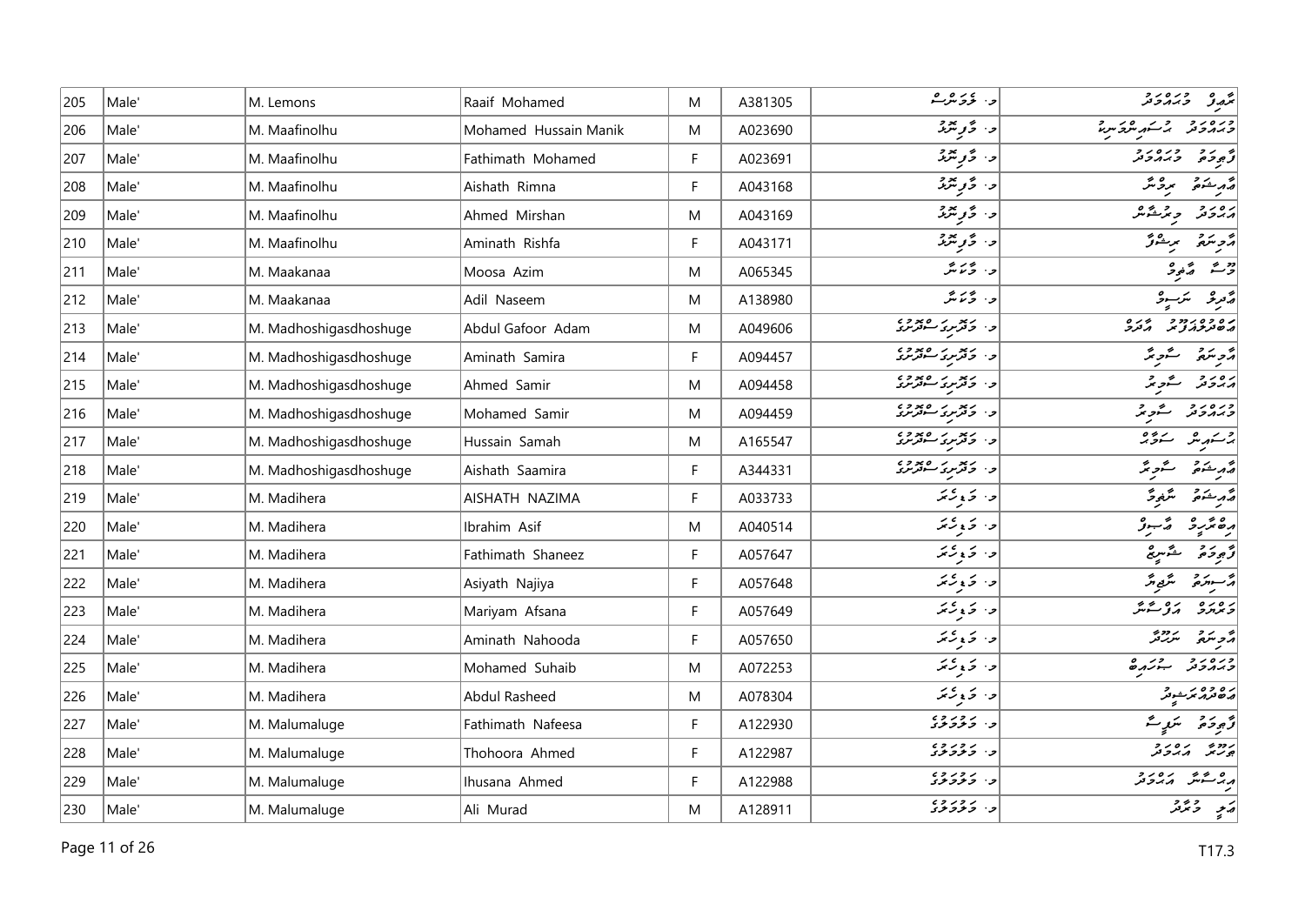| 231 | Male' | M. Malumaluge             | Muneera                | F         | A157385 | و . کوتونوی<br>و . کوتونوی         | ۇ بىرىگە<br>ئ                                                       |
|-----|-------|---------------------------|------------------------|-----------|---------|------------------------------------|---------------------------------------------------------------------|
| 232 | Male' | M. Malumaluge             | Solah                  | ${\sf M}$ | A159619 | و . کوترو <i>ی</i><br>و . کوترو تر | ىبە ئۇر                                                             |
| 233 | Male' | M. Malumaluge             | Ahmed Shaiman          | M         | A165262 | د . د ودوه<br>د . و ووود           | پرور و<br>ے <sub>مر</sub> ځ نگر                                     |
| 234 | Male' | M. Masthaanu              | Aminath Maana          | F         | A044830 | چې ځې شو تمو تنگر                  | ړ ځېږ په                                                            |
| 235 | Male' | M. Masthaanu              | AISHATH MOOSA          | F         | A059857 | و، ئەسىھەتر                        | ديو مشر<br>و گرېنو کو                                               |
| 236 | Male' | M. Masthaanu              | Maryam Munasha         | F         | A062563 | د ، ئەسەھەتر                       | ر ه ر ه<br>د بربر د<br>تر مگرشگ                                     |
| 237 | Male' | M. Masthaanu              | Abdulla Mueen          | ${\sf M}$ | A070605 | و، ئۇسۇمىر                         | پره قرالله څرمړينگ                                                  |
| 238 | Male' | M. Masthaanu              | Khadheeja Shiuna       | F         | A131579 | و، ئەسەھمىر                        | ھور تىر<br>_<br>کر تعریج<br> <br>                                   |
| 239 | Male' | M. Masthaanu              | Ali Muaz               | M         | A131583 | ى ئەھەمىر<br>مەن ئەسىر             | $\begin{bmatrix} 2 & 4 & 3 \\ 6 & 4 & 3 \\ 6 & 3 & 2 \end{bmatrix}$ |
| 240 | Male' | M. Masthaanu              | Ibrahim Maahil Mohamed | M         | A354584 | ى ئەھمەتىر                         | גם ג'ק ב בקב בגבבת                                                  |
| 241 | Male' | M. Medhufanthi            | Fathmath Zunaira       | F         | A032304 | و ، و و د شهو                      | توجوختم تمسمه تتر                                                   |
| 242 | Male' | M. Meeraa                 | Asrar Ahmed            | F         | A038559 | و· جٍ پُرُ                         | ر ۲۵۰۰ در در در د                                                   |
| 243 | Male' | M. Meeraa Aage            | Althofa Ahmed          | F         | A007269 | اد . د پژوئ                        | رەپ رەرد<br>مەخبۇق مەردىر                                           |
| 244 | Male' | M. Meeraa Aage            | ALI AHMED MOOSA        | M         | A038804 | و٠ و پژوي<br>و٠ و پژوي             | ړي پر ده د ده د                                                     |
| 245 | Male' | M. Meeraa Aage            | Leela Ahmed            | F         | A052711 | اه . چه پېړۍ<br>_                  | يوقى   مەركەر                                                       |
| 246 | Male' | M. Meeraa Aage            | Mohamed Ibthihal Ali   | ${\sf M}$ | A333416 | و٠ و پرو ،<br>و٠ و پرو ،           |                                                                     |
| 247 | Male' | M. Naadhiyaa              | Ali Rasheed            | M         | A012594 | ر . س <i>گیروگ</i>                 | أركمني أترك وكر                                                     |
| 248 | Male' | M. Naadhiyaa              | Aminath Nadiya         | F         | A058780 | د. سَّرْمَرشَّ                     | ۇ ئىسى ئىسىدۇ                                                       |
| 249 | Male' | M. Naadhiyaa              | Mohamed Hassan         | ${\sf M}$ | A081487 | د. سٌرترمرٌ                        | ورەرو برىكە                                                         |
| 250 | Male' | M. Naadhiyaa Irumatheebai | Fathimath Adhiya       | F         | A088922 | و سرمرمر متردومه                   | توجو المحمد المعتبر                                                 |
| 251 | Male' | M. Naadhiyaa Irumatheebai | Mohamed Zakariyya      | ${\sf M}$ | A144337 | و سره د بروکوه د                   | כנסנכ נגפי                                                          |
| 252 | Male' | M. Naadhiyaa Irumatheebai | Aishath Rasheedha      | F         | A146363 | و سرهرمز مرتزکوه د                 | مەر ئىكى ئىم ئىسى ئىگە                                              |
| 253 | Male' | M. Naadhiyaa Irumatheebai | Ahmed Zakariyya        | M         | A154493 | و شرمه مترکوفه                     | גפני היאת פי                                                        |
| 254 | Male' | M. Naadhiyaa Irumatheebai | Mariyam Sana Zakariya  | F         | A166204 | و شرمه مرکزه و هم                  | גם גם גם גגם ה                                                      |
| 255 | Male' | M. Naadhiyaa Irumatheebai | Ibrahim Zakariyya      | M         | A364393 | כי יתונות והות בסו                 | גלילי ביותר                                                         |
| 256 | Male' | M. Naarigu Hiyaa          | Hawwa Zahira           | F         | A066763 | د. مگریز رنگر                      | رەپ پەرى                                                            |
|     |       |                           |                        |           |         |                                    |                                                                     |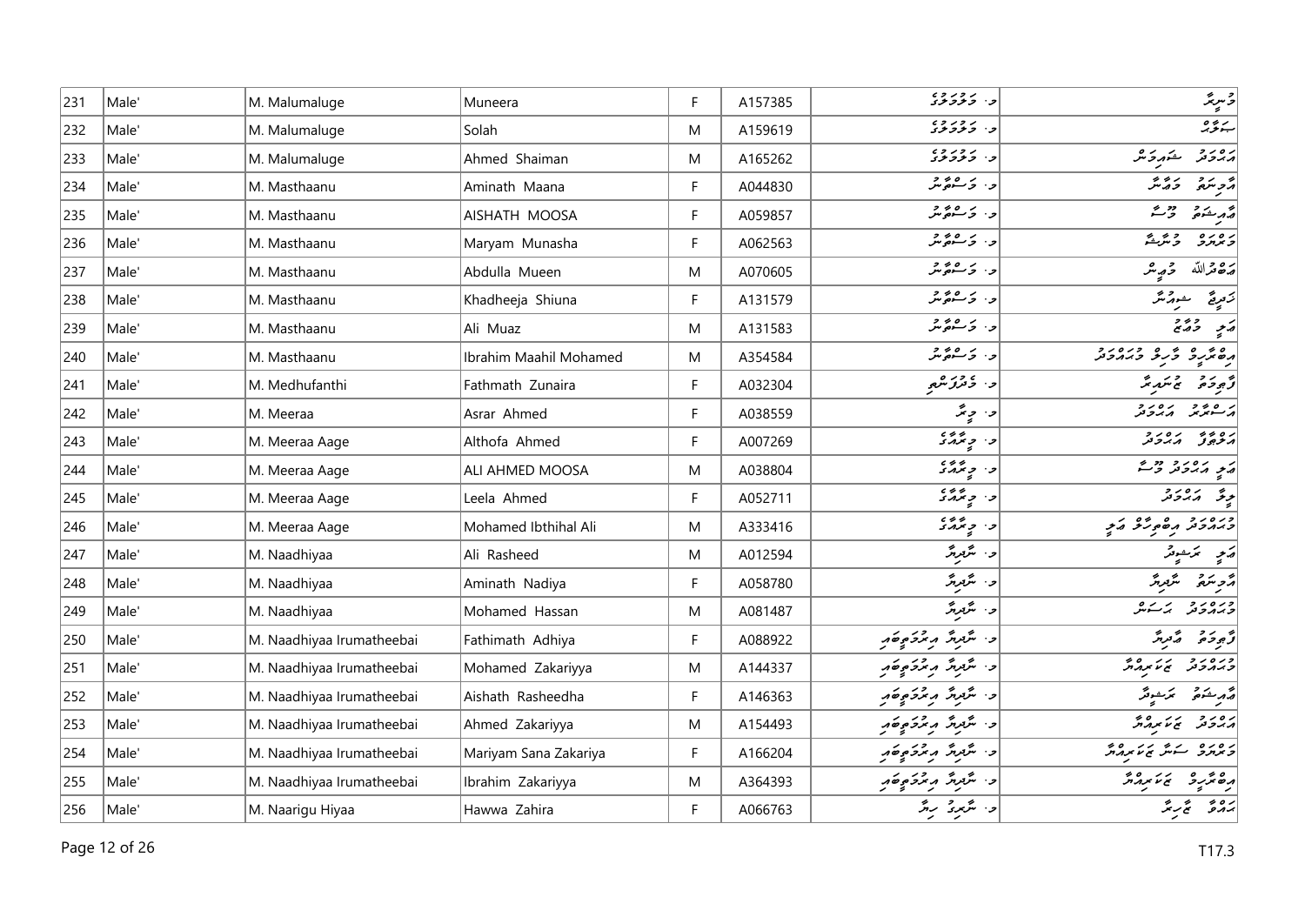| 257 | Male' | M. Naarigu Palace     | Ali Didi              | M         | A074424 | د <sub>: م</sub> گرېږد کوک                   | ک و دردر<br><u>شعرت</u>                                      |
|-----|-------|-----------------------|-----------------------|-----------|---------|----------------------------------------------|--------------------------------------------------------------|
| 258 | Male' | M. Naarigugasdhoshuge | Ahmed Rasheed         | M         | A012717 |                                              | بر ه بر و<br>م <i>ر</i> بر <del>و</del> ر<br>ىمەسىيەتىر<br>ئ |
| 259 | Male' | M. Naarigugasdhoshuge | Ibrahim Rasheed       | M         | A041643 | و . سرگری نوع و و ه<br>و . سرگری کرد اسلومری | ەرھەترىر <sup>ى</sup><br>ىرىشەتر                             |
| 260 | Male' | M. Naarigugasdhoshuge | Fathimath Fazeela     | F         | A048289 | و . سرگری دی و و د<br>و . سرگری کا افزاری    | ۇ پ <sub>ە</sub> ر د<br>ترسىدى<br>ئە                         |
| 261 | Male' | M. Naarigugasdhoshuge | MARIYAM MAHIYA        | F         | A148820 | و . مگروکو گروه پوده<br>سرگروکو گروهرو       | ر ه ر ه<br><del>ر</del> بربر د<br>وٌ ر پڙ                    |
| 262 | Male' | M. New Hilman         | Ibrahim Athif         | M         | A000267 | ە بىر <i>قۇر ۋۇ ئ</i> ر                      | رژوژ<br>ېر ھې تر په د                                        |
| 263 | Male' | M. New Hilman         | Abdulla Athif         | M         | A012396 | ە <sub>ب</sub> ىر ئۇرگۇچىگە                  | صصرالله<br>وتهجو فر                                          |
| 264 | Male' | M. New Hilman         | Fathimath Jabeen      | F         | A024704 | د· سره برڅخ ش                                | توجدة فيصر                                                   |
| 265 | Male' | M. New Hilman         | Mohamed Ibrahim       | M         | A036571 | ر. س <sub>ر</sub> و <i>رود ن</i> گر          | و ر ه ر د<br>تر پر ژ تر<br>برە ئۆرۈ                          |
| 266 | Male' | M. New Hilman         | Shameema Adam Fulhu   | F         | A037232 | د· سره <i>ر</i> ود شر                        | شَرْحٍ حُ<br>په ره و د<br>پر تر تر تر                        |
| 267 | Male' | M. New Hilman         | Aishath Manike        | F         | A057039 | د· سره <i>ر</i> ود کر                        | ا محمد مشهور سر محمد<br>المحمد مشهور حس                      |
| 268 | Male' | M. New Hilman         | Ithmeena Mohamed      | F         | A057766 | ە <sub>ب</sub> ىر ئۇرگۇچىگە                  | و ره ر و<br><i>و پر</i> و تر<br>اړه د متر<br>م               |
| 269 | Male' | M. New Hilman         | Thahumeena Mohamed    | F         | A062031 | د . سره برود تر                              | ر و پر وره ر و<br>مورچ پر وبرمرحمد                           |
| 270 | Male' | M. Piyaajee           | Aishath Jazmine       | F         | A000225 | و· برگرمج                                    | وأرشكم فالمحافي                                              |
| 271 | Male' | M. Piyaajee           | Mariyam Dunyana       | F         | A000226 | و· بورگيمج                                   | ر ه بر ه<br><del>د</del> بربرگ<br>ترسر پژمئر                 |
| 272 | Male' | M. Piyaajee           | Ibrahim Rasheed       | ${\sf M}$ | A000456 | د . بر گړې                                   | ىر ھەتتەر 2<br>ر<br>بحرشدقر                                  |
| 273 | Male' | M. Piyaajee           | Mohamed Nishan        | M         | A022014 | د . بر گړې                                   | و رە ر د<br><i>د بە</i> پەر<br>سرڪرشر                        |
| 274 | Male' | M. Piyaajee           | Fathimath Waheeda     | F         | A057902 | د· برېژم <sub>ي</sub>                        | تزود وأرقر                                                   |
| 275 | Male' | M. Piyaajee           | Aslam Zakariyya       | M         | A057908 | و· بورگيمج                                   | ב מ' מחיר.<br>ביט מחירת<br>ىر 2 بىرە<br>مەسىرى               |
| 276 | Male' | M. Piyaajee           | Mariyam Nishana       | F.        | A066703 | د . بر گړې                                   | سرىشەتتر<br>ر ہ ر ہ<br><del>ر</del> بربر ژ                   |
| 277 | Male' | M. Piyaajee           | Mohamed Waheed        | M         | A076331 | و٠ بورگيم                                    | ورەرو كەيتر                                                  |
| 278 | Male' | M. Piyaajee           | Fareeda Ali           | F         | A084741 | د . وِرُّمِي                                 | تزيرنڈ ارکام کے                                              |
| 279 | Male' | M. Piyaajee           | Aishath Nishaana      | F         | A094463 | و· برېژم <sub>ي</sub>                        | قدم المستوفير                                                |
| 280 | Male' | M. Piyaajee           | Aminath Rouya Hussain | F         | A114819 | و·   بر پر گھر<br>م                          | י הוב חדש באת ה                                              |
| 281 | Male' | M. Piyaajee           | Shaheedha Ali         | F.        | A124929 | د . بر گرمي                                  | ے کے مرکز                                                    |
| 282 | Male' | M. Piyaajee           | Ahmed Akram           | ${\sf M}$ | A132937 | د . بورگيمچ                                  | גם גם גם גם<br>הגבע העינב                                    |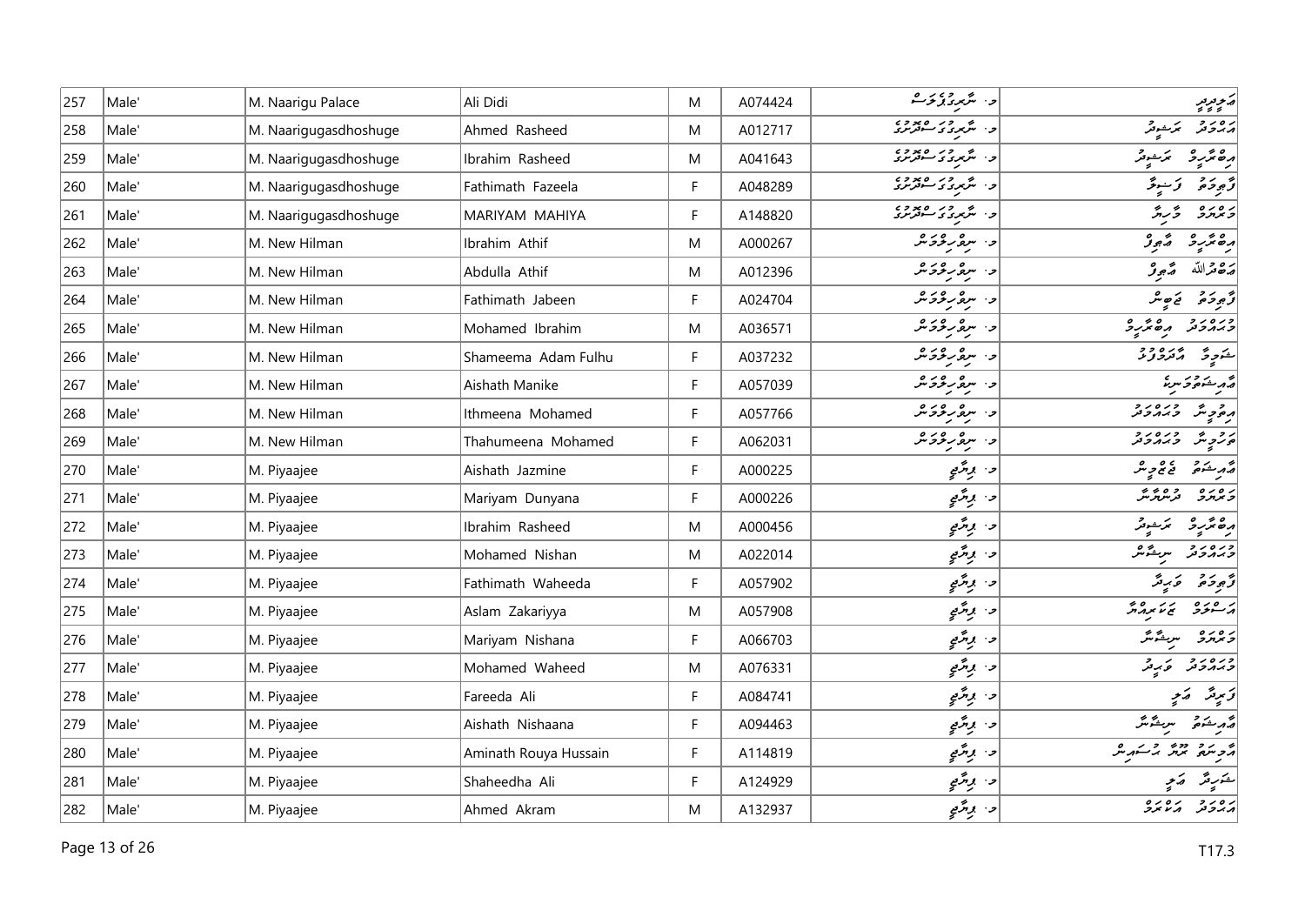| 283 | Male' | M. Piyaajee    | Ahmed Mahudhee           | M           | A167331 | د . بر پڙھي                        | پرویز کرویر                                   |
|-----|-------|----------------|--------------------------|-------------|---------|------------------------------------|-----------------------------------------------|
| 284 | Male' | M. Piyaajee    | Ahmed Niyaz              | M           | A304893 | د· بر گرم <sub>ی</sub>             | أرور و سرگرمج                                 |
| 285 | Male' | M. Piyaajee    | Fathmath Loolua Aslam    | $\mathsf F$ | A350927 | و· بورگو                           | و د د ددد د دره                               |
| 286 | Male' | M. Piyaajee    | Zulaikha Ali             | F           | A357227 | و· برېژمچ                          | بج تحمير تشميخ أوراني                         |
| 287 | Male' | M. Piyaajee    | Mohamed Nahil Aslam      | M           | A385565 | و· بورگو                           | 2012 2013 كەنبەر 2012<br>2012 1914 كەنبەر     |
| 288 | Male' | M. Piyaajee    | Aminath Lahna Aslam      | $\mathsf F$ | A385566 | و٠ بورگيم                          | أأوسي وبره أكراه وره                          |
| 289 | Male' | M. Piyaajee    | Ibrahim Mabrook          | M           | A385568 | د . بر گړې                         | ת פיציב בסמי                                  |
| 290 | Male' | M. Quilt       | Latheefa Hassan          | $\mathsf F$ | A056753 | 29.2.5                             | خبوٍوَّ - يَا سَاسْ                           |
| 291 | Male' | M. Quilt       | Naishaan Adam Naseer     | F           | A349868 | د ، ماړونع                         | شرىئىس ئەرە شەر                               |
| 292 | Male' | M. Raalhu      | Jeeza Ahmed              | $\mathsf F$ | A045646 | و . موگ                            | مٍ پ <sup>ح</sup> در در د                     |
| 293 | Male' | M. Raalhu      | Aishath Gahir            | F           | A160245 | و . مگرمی                          | و<br>مەسىم ئىسىم                              |
| 294 | Male' | M. Raalhu      | Mariyam Zuha Saeed       | F           | A365773 | و . موگ                            | נים נים נים לקברה.<br>בינו <i>ת ביל</i> לקברה |
| 295 | Male' | M. Raina       | Aminath Rasheeda Ibrahim | F           | A048103 | ە بە ئەرىتر                        | أوسكم للمسوئر وكالمرو                         |
| 296 | Male' | M. Ran Asseyri | Zulaikha Ali             | $\mathsf F$ | A038071 | و . نر ۱۵۷۵ متی بر<br>مرس پر ارداد | بمخدش كميم                                    |
| 297 | Male' | M. Ran Asseyri | Ahmed Zameer             | M           | A038359 | و. برەرە يىم                       |                                               |
| 298 | Male' | M. Ran Asseyri | Majida Moosa             | F           | A039735 | و . نر ۱۵۷۵ متی بر<br>مرس پر ارداد | وَّمِرةٌ وَرَّجَ                              |
| 299 | Male' | M. Ran Asseyri | Fathmath Nashida         | F           | A039772 | -<br>د برگرم کره مشمر              | تؤجر كمحر متكرشونكر                           |
| 300 | Male' | M. Ran Asseyri | Mohamed Asif             | M           | A078003 | وسيمتعدد كصمير                     | ورەرو ھەبدۇ                                   |
| 301 | Male' | M. Ran Asseyri | Aminath Ashifa           | F           | A128085 | وسيمتعدد كصمير                     | أأدوبتكم أأرشوقه                              |
| 302 | Male' | M. Ran Asseyri | Hussain Asif             | M           | A167149 | وسيمتعدد كصمير                     | برسكريش الأسوقر                               |
| 303 | Male' | M. Ran Asseyri | Fathimath Maha Ahmed     | F           | A391045 | وسيمسمه والمعامر                   | 3,0, 3, 3, 3,                                 |
| 304 | Male' | M. Reyvaage    | Mohamed Shaan            | M           | A036150 | ے بے برے<br>ح• محرچو <sub>ک</sub>  | ورەرو شەھ                                     |
| 305 | Male' | M. Reyvaage    | Ibrahim Shaheen          | M           | A043564 | ے میں بوت<br>ح• مجمومی             | رەت <sub>خرىر</sub> ە شەرش                    |
| 306 | Male' | M. Reyvaage    | Hussain Shahudhy         | M           | A055671 | ے میں بوت<br>ح• مجمومی             |                                               |
| 307 | Male' | M. Reyvaage    | Ahmed Shafy              | M           | A075530 | ے میں بوت<br>ح• محرجو <sub>ک</sub> | رەرد شىمى                                     |
| 308 | Male' | M. Reyvaage    | Aminath Rasheeda         | F           | A081482 | ے بے برے<br>ح• محرچو ت             | مركب مرشوقر                                   |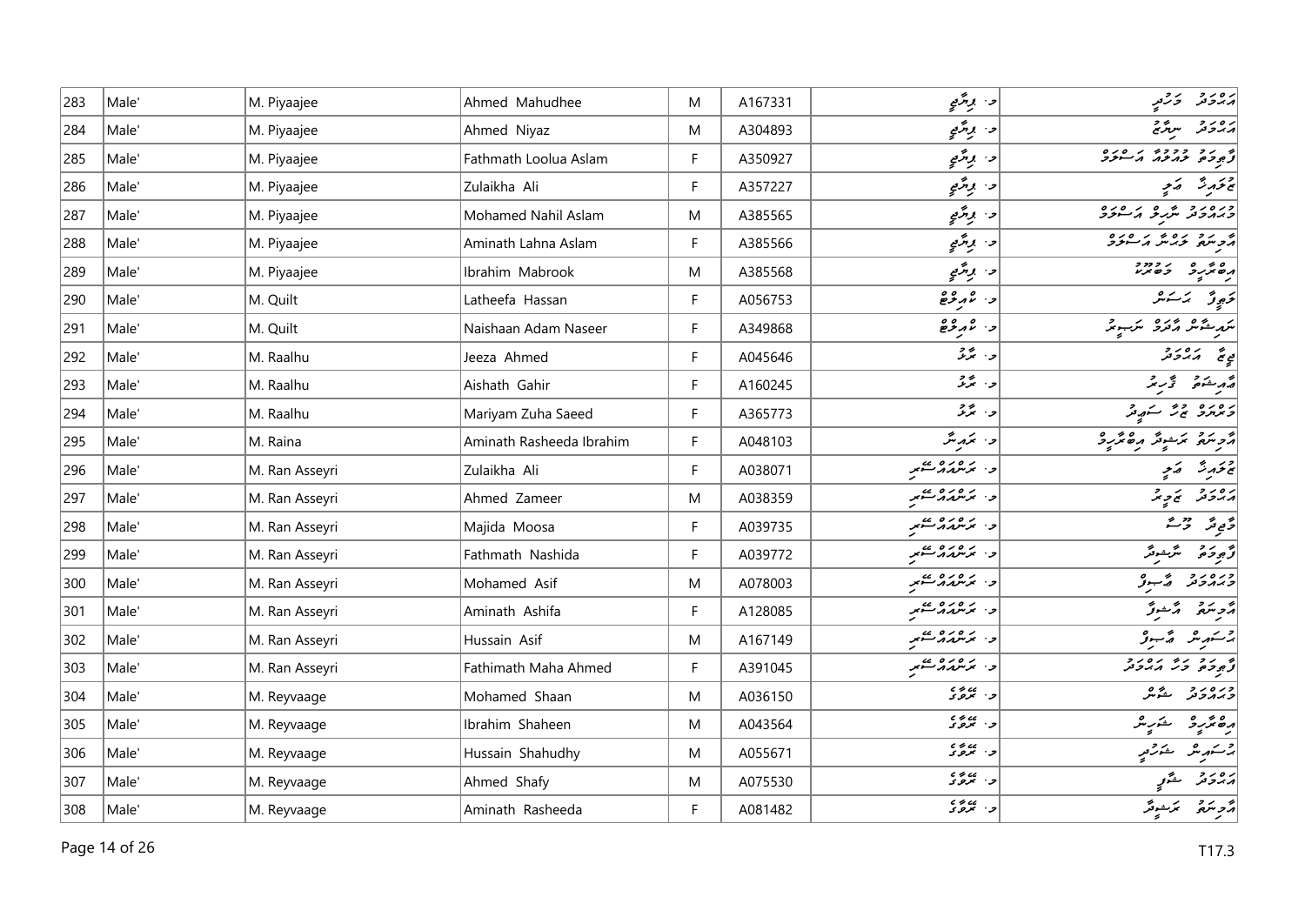| 309 | Male' | M. Reyvaage | Ismail Ziyan Shaan                  | ${\sf M}$ | A330426 | د . ده ه د .<br>و . موړو د          | أر مشتر موفر مع محمد الشريح من المستر السنة السر |
|-----|-------|-------------|-------------------------------------|-----------|---------|-------------------------------------|--------------------------------------------------|
| 310 | Male' | M. Reyvaage | Fathimath Zara Shafy                | F         | A344097 | ے بے برے<br>ح• محرچو ت              | أزوده تأتر لتذري                                 |
| 311 | Male' | M. Reyvaage | Mohamed Layan Shaheen               | ${\sf M}$ | A372292 | ے بے برے<br>ح• محرچو ت              |                                                  |
| 312 | Male' | M. Reyvaage | Yoosuf Levan Shaheen                | M         | A372293 | ے بے برے<br>ح• محرچو ت              | أور وو پر پور ڪرير                               |
| 313 | Male' | M. Riloom   | Abdul Sattar Mohamed                | M         | A065845 | و· مرووه                            | נסכם נסמכ כנסנכ<br>השנה – מתמינ כגהכנג           |
| 314 | Male' | M. Riloom   | Shafeega Ibrahim                    | F         | A071008 | و· مرووه<br>مر                      | شَرَرٍ يَنْ رَهْ يُرْرِدْ                        |
| 315 | Male' | M. Riloom   | Fathimath Ashiya                    | F         | A083491 | و . موفرو<br>و . موفرو              | توجوختم المشوائر                                 |
| 316 | Male' | M. Riloom   | Mohamed Shahumeel                   | M         | A112207 | اه بردو                             | ورەرو شەرقى                                      |
| 317 | Male' | M. Riloom   | Ibrahim Shahumeel                   | ${\sf M}$ | A258171 | و· مروو                             | رەڭرىۋە سەرەپ ئو                                 |
| 318 | Male' | M. Riloom   | Adam Suhail                         | ${\sf M}$ | A301429 | و بروه                              | وره شرکه د                                       |
| 319 | Male' | M. Riloom   | Ali Suhail                          | ${\sf M}$ | A337855 | و . موفرو<br>و . موفرو              | أريمو سنرتهر و                                   |
| 320 | Male' | M. Riloom   | Mariyam Shunaina                    | F         | A337856 | و . موفرو<br>و . موفرو              | رەرە شەئىر                                       |
| 321 | Male' | M. Riloom   | Aishath Shahuna                     | F         | A367641 | و . موفرو<br>و . موفرو              | وكرمشكم الشروع                                   |
| 322 | Male' | M. Riloom   | Hawwa Shaany                        | F         | A367647 | و· مرووه<br>مر                      | پروڅ څونني                                       |
| 323 | Male' | M. Riloom   | Fathimath Shanau Abdul<br>Saththaar | F         | A368642 | وسيروو                              | ه د د د پرو ده ده ده ده<br>ترج ده شرس پره در سرچ |
| 324 | Male' | M. Riloom   | Aminath Shifna                      | F         | A368643 | و· بروو                             | أترجر سترة شورشر                                 |
| 325 | Male' | M. Ruffushi | Abdul Hakeem Hassan                 | M         | A026100 | د . بره د پر                        | رە دەر بەر ئەسكىر                                |
| 326 | Male' | M. Ruffushi | Hawwa Adam Manik                    | F         | A027700 | <sub>و</sub> ، برم <sup>و</sup> رمر | رەپ پرەر                                         |
| 327 | Male' | M. Ruffushi | Ibrahim Nasheed                     | ${\sf M}$ | A032111 | و- بروژبر                           | أرە ئۆر ئەسىسى ئىشىر ئى                          |
| 328 | Male' | M. Ruffushi | Mariyam Nadeema                     | F         | A032112 | د . بره د پر                        | دەرە سەرد                                        |
| 329 | Male' | M. Ruffushi | Aishath Nasheeda                    | F         | A032113 | د . بره د پر                        | أقرم يسكوهم المسترسكر                            |
| 330 | Male' | M. Ruffushi | Aminath Adam Manik                  | F         | A039021 | د . بره د پر                        | ה גבי הגם ביע                                    |
| 331 | Male' | M. Ruffushi | Mariyam Shabeena Ahmed              | F         | A039027 | د به بردو بر<br>ا                   | و وره شوه شهر دورو                               |
| 332 | Male' | M. Ruffushi | Aminath Shifana Ahmed               | F         | A039062 | د . بره د پر<br>د . بره توس         | ړو سره څور پروه ده.                              |
| 333 | Male' | M. Ruffushi | Ali Adam Manik                      | ${\sf M}$ | A041243 | و- بروژبر                           | أحجب المتروح سرة                                 |
|     |       |             |                                     |           |         |                                     |                                                  |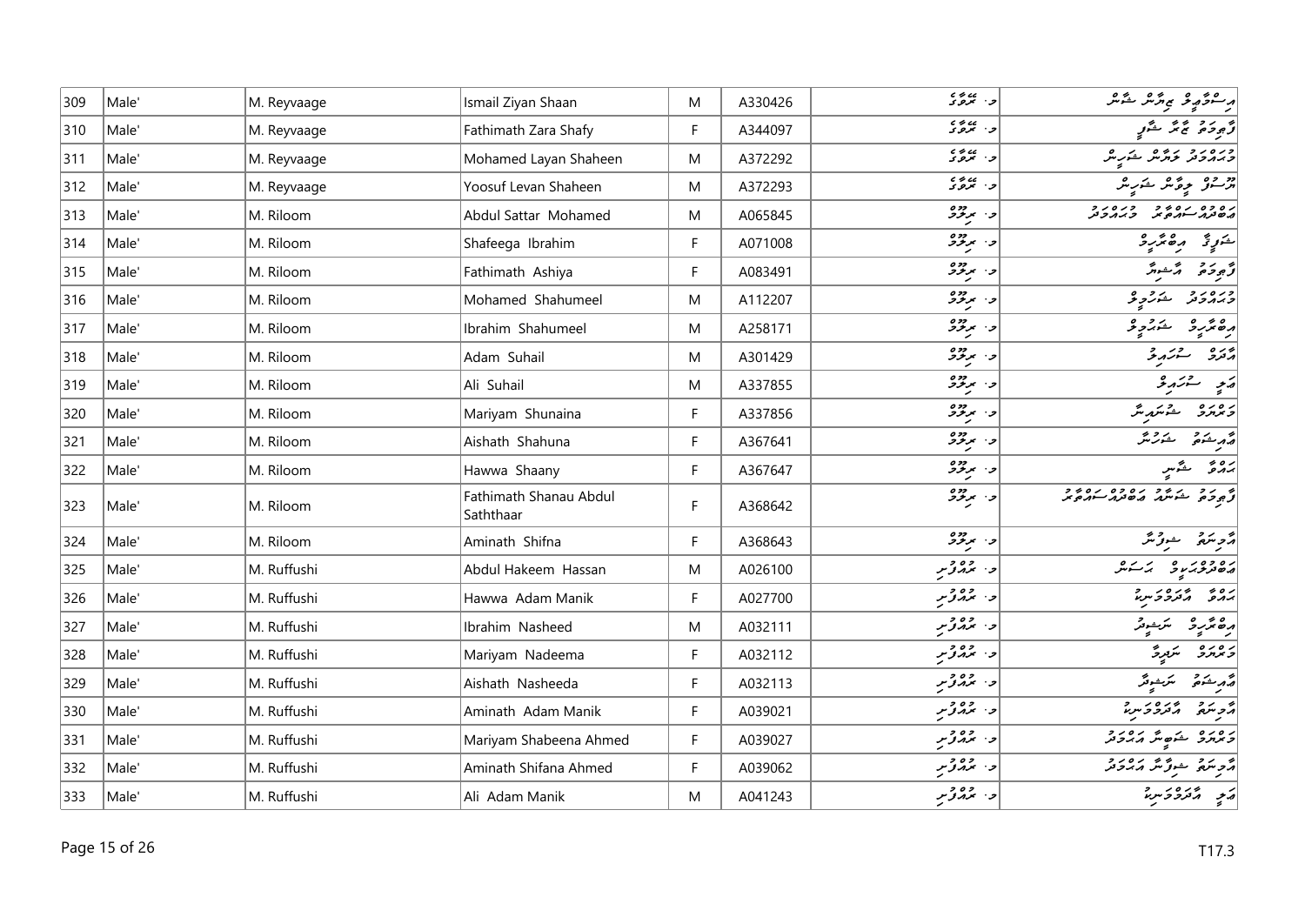| 334 | Male' | M. Ruffushi        | Fathimath Adam Manik                   | F         | A045632 | د . بروژبر                               | أوجده ورود و                                                                                                  |
|-----|-------|--------------------|----------------------------------------|-----------|---------|------------------------------------------|---------------------------------------------------------------------------------------------------------------|
| 335 | Male' | M. Ruffushi        | Hussain Nadheem                        | ${\sf M}$ | A100853 | و . بروژبر                               | يز سەر سى سىر سىر بىر                                                                                         |
| 336 | Male' | M. Ruffushi        | Mohamed Nadhym                         | ${\sf M}$ | A123646 | د به ده د بر<br>د برد و بر               | ورەر د پرېږو                                                                                                  |
| 337 | Male' | M. Ruffushi        | Fathmath Nasheeda                      | F         | A123647 | د . بره ژبر                              | أوَّجْوَحَمْ سَرَشِيشَ                                                                                        |
| 338 | Male' | M. Ruffushi        | Mohamed Aslam                          | M         | A303965 | د . بره د <sub>کر</sub>                  | ورەرو رەرە                                                                                                    |
| 339 | Male' | M. Ruffushi        | Ahmed Nasheed                          | M         | A305689 | –<br> وسيمهورس                           | ره رو شرور ترتیبر<br>محمد شرکت                                                                                |
| 340 | Male' | M. Ruffushi        | Aishath Ashfa Ali Manik                | F         | A333558 | د . بره د پر                             | ړٌ د څکې د کشو څکې د کاس                                                                                      |
| 341 | Male' | M. Sangufareedhuge | Abdulla Rasheed                        | ${\sf M}$ | A059754 | و٠ ستهرو تو د و ٤<br>و٠ ستهرو تو تو ترو  | أرة قرالله تمرشونر                                                                                            |
| 342 | Male' | M. Sangufareedhuge | Ameena Muneer                          | F         | A113295 | و٠ سەھرى ئېرىدى                          | ړَ پر دُ پر                                                                                                   |
| 343 | Male' | M. Sangufareedhuge | Ibrahim Rasheed Muneer                 | M         | A125968 | و٠ سکسرو تو پر و ›<br>و٠ سکسرو تو پر ترو | رەترىرو ترىنونر دىرىر                                                                                         |
| 344 | Male' | M. Sangufareedhuge | Zareena Muneer                         | F         | A154343 | د . سک <i>یندو پروی</i>                  | ىم پرېتر كى ئېرىد                                                                                             |
| 345 | Male' | M. Sangufareedhuge | Mohamed Raidh Rasheed                  | ${\sf M}$ | A344430 | د . سەندى ئەتەردى<br>مەنبەر ئەتەرىپەتلەر | ورەرو مەدتر مەشرى                                                                                             |
| 346 | Male' | M. Sangufareedhuge | Mariyam Rana Rasheed                   | F         | A361480 | و٠ سەمىرى توپرى                          | رەرە برىگە برىئون                                                                                             |
| 347 | Male' | M. Sarusoonumaage  | Abdul Gafoor                           | ${\sf M}$ | A000310 | د . ک د د د د و د و                      | ر ه و ه د دو و<br>پره تر پر تر بر                                                                             |
| 348 | Male' | M. Sarusoonumaage  | Mohamed Ismail Fulhu                   | ${\sf M}$ | A292555 | د . ک د د د د د د و                      | ورەرو برگۇپە ۋو                                                                                               |
| 349 | Male' | M. Sarusoonumaage  | Aishath Hamra Abdul Gafoor             | F         | A347550 | د . ک د د د د د د و                      | ه مشور ده به ده ده درد د<br>مگرشوی برونگر مصر در در د                                                         |
| 350 | Male' | M. Senorita        | AMINATH JALEELA ABDUL<br><b>HAKEEM</b> | F         | A033212 | د. سەئىترىرىقى                           | أزويتم فكجوقر ماه ووبريا و                                                                                    |
| 351 | Male' | M. Senorita        | HASSAN ADAM                            | ${\sf M}$ | A033213 | د. سەيىرىقى                              | ير کے مگر محمد حرکت کے مقدمت کے مقدمت کے مقدمت کے مقدمت کے مقدمت کے مقدمت کے مقدمت کے مقدمت کے مقدمت کے مقدمت |
| 352 | Male' | M. Senorita        | Naziya Hassan                          | F         | A033227 | د . سكوتيريجَ                            | سَّنْدِيَّزَ - يَاسَدُسْ                                                                                      |
| 353 | Male' | M. Senorita        | Ahmed Nisham Hassan                    | ${\sf M}$ | A033228 | اد، سكتمبر هُم                           | رەر دېر سرېندى كەسكىل                                                                                         |
| 354 | Male' | M. Senthia         | Hussain Rasheed                        | ${\sf M}$ | A067947 | د. سگورهگرورگر                           | چرىكىرىش كېرىسون                                                                                              |
| 355 | Male' | M. Sheliak         | Aminath Shenalin                       | F         | A043066 | والمشورة كالمرد                          | أأرجع المشارعة                                                                                                |
| 356 | Male' | M. Sheliak         | Madeeha Adam                           | F         | A045187 | والمشويرة                                | كەربە ئەترە                                                                                                   |
| 357 | Male' | M. Sky View        | Akhthara Ibrahim                       | F         | A034517 | $rac{2}{\sqrt{2}}$                       | رە رې<br>مەنبەتىر<br>دە ئەرد                                                                                  |
| 358 | Male' | M. Sparrow         | Abdulla Hameed                         | ${\sf M}$ | A022953 | و. سوءچ                                  | مَدْهُ مَرْاللّه سَرَجة                                                                                       |
|     |       |                    |                                        |           |         |                                          |                                                                                                               |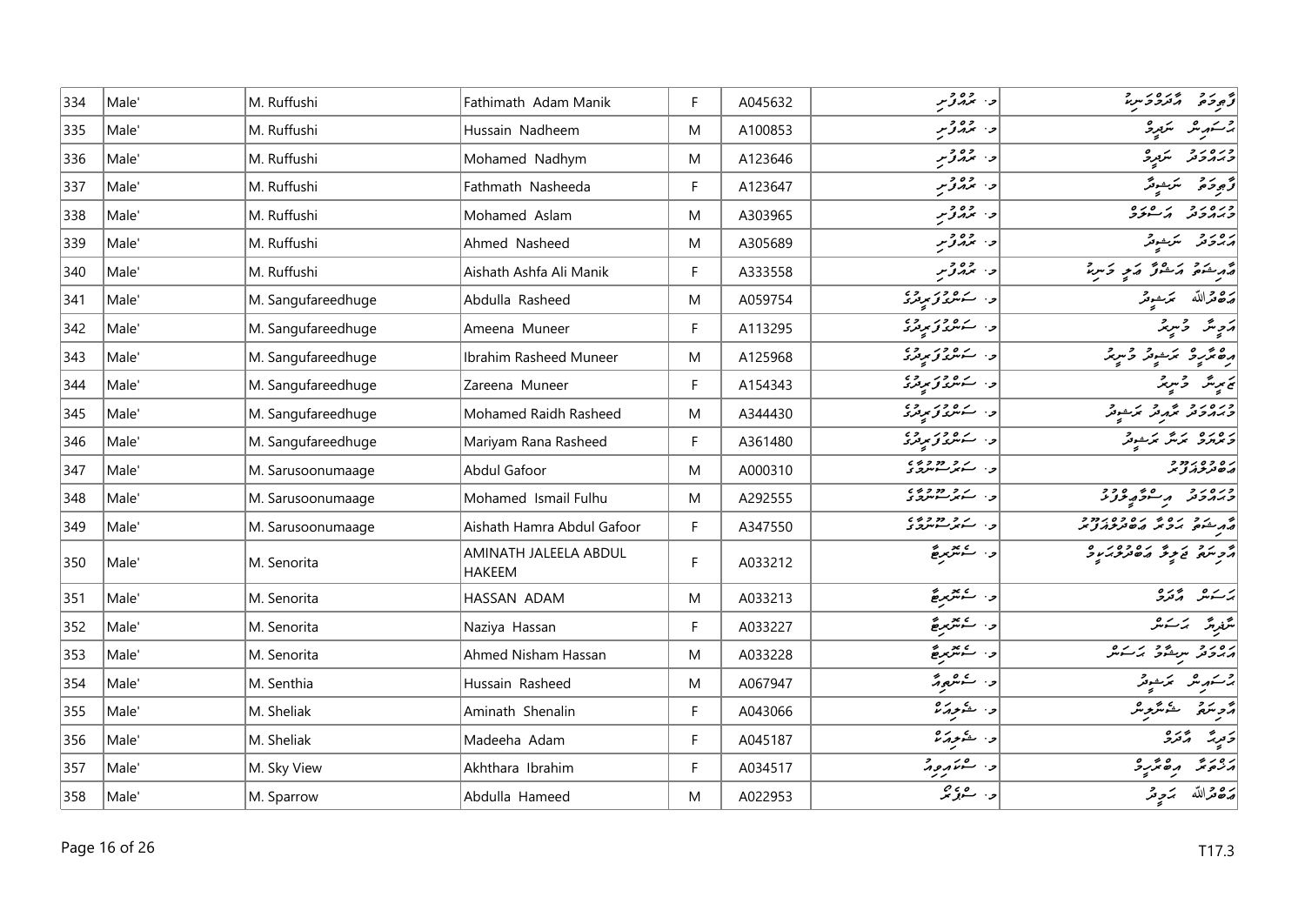| 359 | Male' | M. Sparrow       | Mariyam Luveyza          | F           | A120034 | و. ڪويو                                       | גםגם בגב                                    |
|-----|-------|------------------|--------------------------|-------------|---------|-----------------------------------------------|---------------------------------------------|
| 360 | Male' | M. Sparrow       | Hussain Maseeh           | M           | A120144 | و. ڪويو                                       | يزخيرند أوسير                               |
| 361 | Male' | M. Sparrow       | Ibrahim Fayaz            | M           | A150094 | د. ڪريمر                                      | وەغرىرو زۇي                                 |
| 362 | Male' | M. Sparrow       | Hawwa Haneefa            | F           | A157829 | د . سوړند                                     | رەق ئەسپۇ                                   |
| 363 | Male' | M. Sparrow       | Shaira Hameed            | $\mathsf F$ | A340985 | و، سروىر                                      | ڪمريمه<br>برَحٍ قر                          |
| 364 | Male' | M. Sunrise Aage  | Azma                     | $\mathsf F$ | A095692 | و. سەسىمە ئەھم                                | 587                                         |
| 365 | Male' | M. Sunrise Aage  | Ahmed Naeem              | M           | A097102 | د . ستر پر پر ۲۶۸۵<br>د . ستر پر پر ۲۸۵۶      | גפגב הקב                                    |
| 366 | Male' | M. Sunrise Aage  | Mohamed Ashraf           | M           | A112806 | و. سەشرىر مەم                                 | وره رو بر ۱۵ ده<br><del>د</del> بر پر شویرو |
| 367 | Male' | M. Sunrise Aage  | Mariyam Azna             | F           | A132238 | و. سەشكىر قەم                                 | و مرده ده پر                                |
| 368 | Male' | M. Sunrise Aage  | Hussain Hisham           | M           | A152194 | و. سەشرىكە ئەمم                               | يز سەر شەر بەشقى                            |
| 369 | Male' | M. Sunrise Aage  | Ibrahim Azmeen           | M           | A347669 | و. سەشرىر مەم                                 | رەنزىر مەرىپ                                |
| 370 | Male' | M. Sunrise Aage  | Ismail Yaeesh Ahmed      | M           | A359966 | و. سەشرىمە قامۇ                               | ړ څو په کري شه کارونو                       |
| 371 | Male' | M. Sunrise ge    | Mohamed Naeem            | M           | A065318 | د . سکنگریز دی د                              | ورەرو شھرو                                  |
| 372 | Male' | M. Sunrise ge    | Fathimath Vilinee        | $\mathsf F$ | A069303 | د . سکوپر پر و ،<br>م                         | وتموذة ومرسر                                |
| 373 | Male' | M. Sunrise ge    | Fathmath Yoojeen         | F           | A073385 | د . سکوپر پر ده پا                            | توجو حرق الرقم مر                           |
| 374 | Male' | M. Sunrise ge    | Sofiyya Adam             | F           | A074366 | د . سەنگەرىمى<br>مەسىر                        | ينو مدير مديره                              |
| 375 | Male' | M. Sunrise ge    | Mohamed Nafaau           | M           | A362643 | د . سکو <i>نگرو</i> غځ                        | ورەر د برود<br><i>دىد</i> ەر سرگە           |
| 376 | Male' | M. Sunrise ge    | Ahmed Naif               | M           | A362982 | د. سەشرىرىمى<br>س                             | دەر د شمېرتى                                |
| 377 | Male' | M. Sunrise House | Ali Naeem                | M           | A056249 | <sub>و</sub> . س <i>ەش<sub>كىر</sub>ى ئەڭ</i> | أركمج التميرة                               |
| 378 | Male' | M. Sunrise House | Hussain Naeem            | M           | A056250 | د. س <i>تمريز مي ز</i> ر م                    | 2 سُندس سَمِيرٌ                             |
| 379 | Male' | M. Sunrise House | Waseema Abdul Rahman     | $\mathsf F$ | A066044 | و. سەھرىرە جامەر ھ                            | د سرد دره ده ده ده.<br>و سرد مصرم بربروس    |
| 380 | Male' | M. Sunrise House | Aishath Rumaisha Hussain | F           | A161507 | <sub>و</sub> . سەنكىرى <sub>م ئە</sub> رمى    | ە ئەستىم بردۇرىش جاسكىرىش                   |
| 381 | Male' | M. Sunrise House | Fathimath Aroosha        | F           | A166800 | و. سەھەر يەر ئەرقى                            | و و د در در د                               |
| 382 | Male' | M. Sunrise House | Mohamed Arushad          | M           | A325294 | <sub>و</sub> . سەنكەر ئەرمىگە ئىكەن           | ورەرو روپەر<br><i>وبەدونر م</i> ىرشك        |
| 383 | Male' | M. Sunrise House | Aishath Ahmed            | F           | A353925 | و. سەھرىرى ئەرقى                              | وكرشكو ورود                                 |
| 384 | Male' | M. Sunrise House | Mariyam Reesha           | F           | A369882 | <sub>ج</sub> . سەنكىرىم <i>قارقى</i> ش        | أترەرە برېش                                 |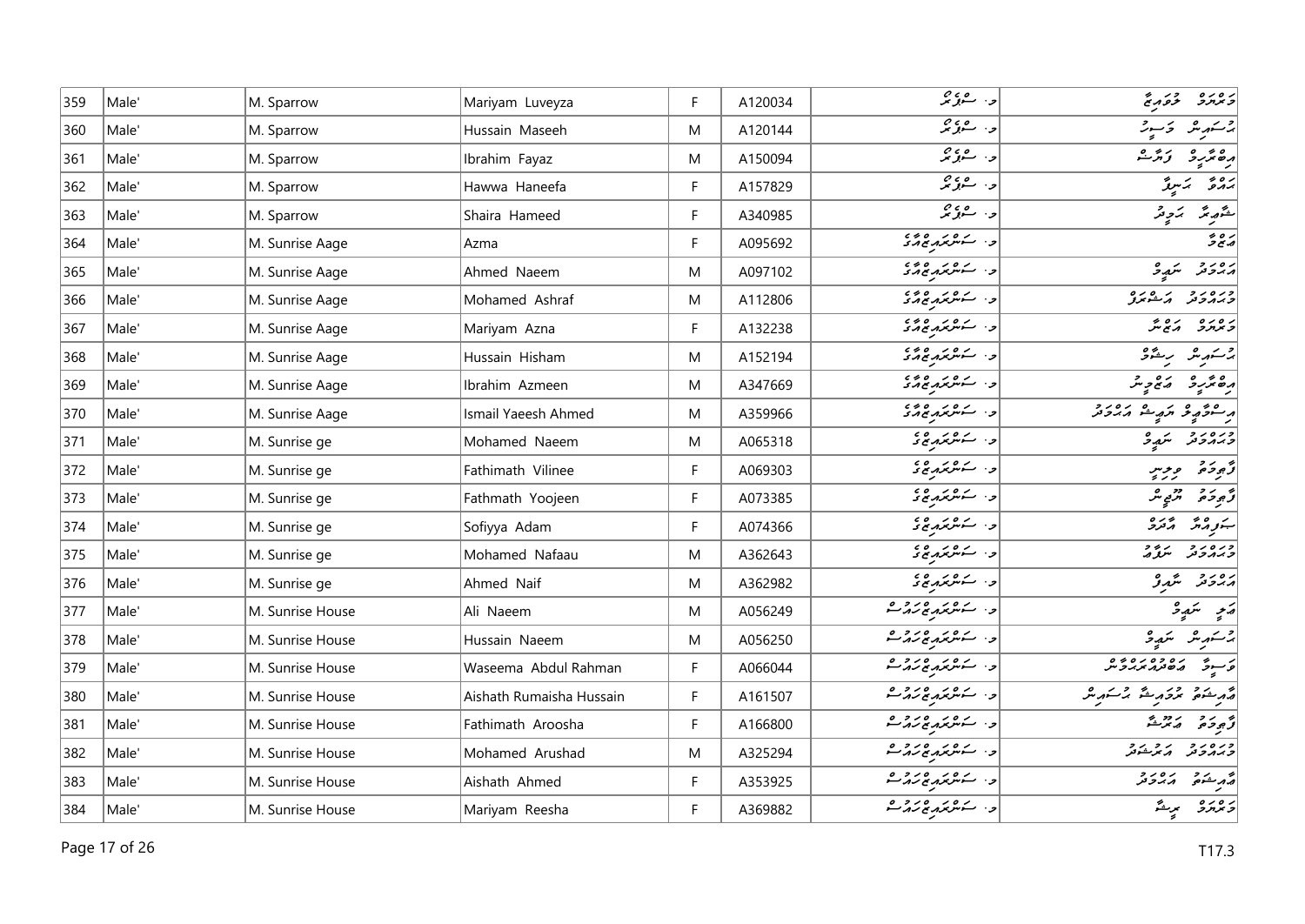| 385 | Male' | M. Sunrise House | Aminath Riyasa                   | F | A369884 | و سوپر مرکز ده د                                   | أأزجر سكرة المرمرائية                             |
|-----|-------|------------------|----------------------------------|---|---------|----------------------------------------------------|---------------------------------------------------|
| 386 | Male' | M. Twin Flower   | Samiya Hassan                    | F | A060574 | و . غور موثوقو بر                                  | ستماداته الاستانتر                                |
| 387 | Male' | M. Twin Flower   | Mohamed Ihusaan Nasir            | M | A075016 | و· غور موثوقو بر                                   | ورەرو روشگىر ئۇببول                               |
| 388 | Male' | M. Twin Flower   | Aishath Naseem                   | F | A106666 | و· غومبر توکار                                     | وأرشكم الترسور                                    |
| 389 | Male' | M. Twin Flower   | Fathimath Rooba Naseer           | F | A343054 | و· غويتروگوند                                      | أوجرد وده مرسومه                                  |
| 390 | Male' | M. Udhuhey Villa | Mohamed Ibrahim Manik            | M | A010666 | - دوره و مح<br> و· معر <i>ز و</i> مح               | כמחכנר תפתובבתיו                                  |
| 391 | Male' | M. Udhuhey Villa | <b>Ahamed Manik</b>              | M | A038435 | ر دون<br>او . اد ترکونگر                           | ر و ر د ر ر<br>ג ژ ژ ترو سرړ                      |
| 392 | Male' | M. Udhuhey Villa | Fathimath Manike                 | F | A053945 | و . دون <sub>و</sub> ع                             | اژ <sub>ھ جا</sub> جو جا سرچ<br>سرچ               |
| 393 | Male' | M. Udhuhey Villa | Aminath Yumna                    | F | A090125 | و به دون <sub>و</sub> و گ                          | ړ په ده پر                                        |
| 394 | Male' | M. Udhuhey Villa | Aminath Yasmine                  | F | A101235 | و ۱۰ درمن <sub>حو</sub> ثر                         | ۇ ئەسىر ئەر ئەسىر ئىر                             |
| 395 | Male' | M. Udhuhey Villa | Mohamed Yamin                    | M | A149604 | و به دون <sub>و</sub> و گ                          | ورەرو ئەر ئىگە                                    |
| 396 | Male' | M. Udhuhey Villa | Aminath Maha Mohamed             | F | A336010 | – دون<br>و· معر <i>ز و</i> وٌ                      | أأدبره رواد وره دو                                |
| 397 | Male' | M. Udhuhey Villa | Aishath Maldha Mohamed           | F | A336011 |                                                    | ورشكا وكالمروج وبرادان                            |
| 398 | Male' | M. West Coast    | Fauziyya Abdul Gadir             | F | A036499 | ى ئ <sub>ە</sub> م 200 مۇ                          | و د وه د دووه د د                                 |
| 399 | Male' | M. West Coast    | Ahmed Mirhaan Ibrahim<br>Rushdee | M | A158372 | ى مى مەم <i>مى م</i> وم                            | رورد و وورم ره ورو و دهر                          |
| 400 | Male' | M. Wind Screen   | Abdul Rasheed Ibrahim            | M | A002000 | ح <sub>التح</sub> ريد و مع مريد الم                | נס כס ג ביב הס בנים                               |
| 401 | Male' | M. Wind Screen   | Sayim Rasheed                    | M | A043918 | د <sub>: ع</sub> رمو مصر مر مر                     | سەر كەن كەن ئە                                    |
| 402 | Male' | M. Wind Screen   | Sharaf Rasheed                   | M | A043920 | د . <sub>و</sub> مث <sub>نا</sub> مشامر میں<br>م   | <br> خەنزى ئەسىم                                  |
| 403 | Male' | M. Wind Screen   | Dr. Mohamed Shifan               | M | A048104 | د <sub>، ع</sub> رمو قام پرېتر                     | بده ر دره در شوگرمن<br>ج م ج بر د بر بر در شوگرمن |
| 404 | Male' | M. Wind Screen   | Jaufar Ibrahim                   | M | A073481 | د . <sub>ع</sub> رموه ۹۵ مرمر                      | ودود مقترره                                       |
| 405 | Male' | M. Wind Screen   | Asim Jaufar                      | M | A092744 | ح <sub>ا</sub> ج <sub>ا</sub> مبر عام محمد میں ملک | ىر 3 مۇكىر<br>مەكىرىمى<br>لتجسبونه                |
| 406 | Male' | M. Wind Screen   | Mohamed Samih                    | M | A092987 | د . <sub>عو</sub> مثر، سرمرمبر                     | و ره ر و<br>تر پر ژ تر<br>ستثور                   |
| 407 | Male' | M. Wind Screen   | Mohamed Ashraf                   | M | A098626 | د <sub>: ع</sub> رمو مصر مر مر                     | وره رو بر شوبره<br>وبربروتر بر شوبرتر             |
| 408 | Male' | M. Wind Screen   | Asima Jaufar                     | F | A111527 | د <sub>: ع</sub> رمو مصر مر مر                     | لأسوق المادونو                                    |
| 409 | Male' | M. Wind Screen   | Fathmath Sumra                   | F | A111528 | د <sub>: ع</sub> رمان وه م <sub>ح</sub> رمان       | أزجر ومحدثه                                       |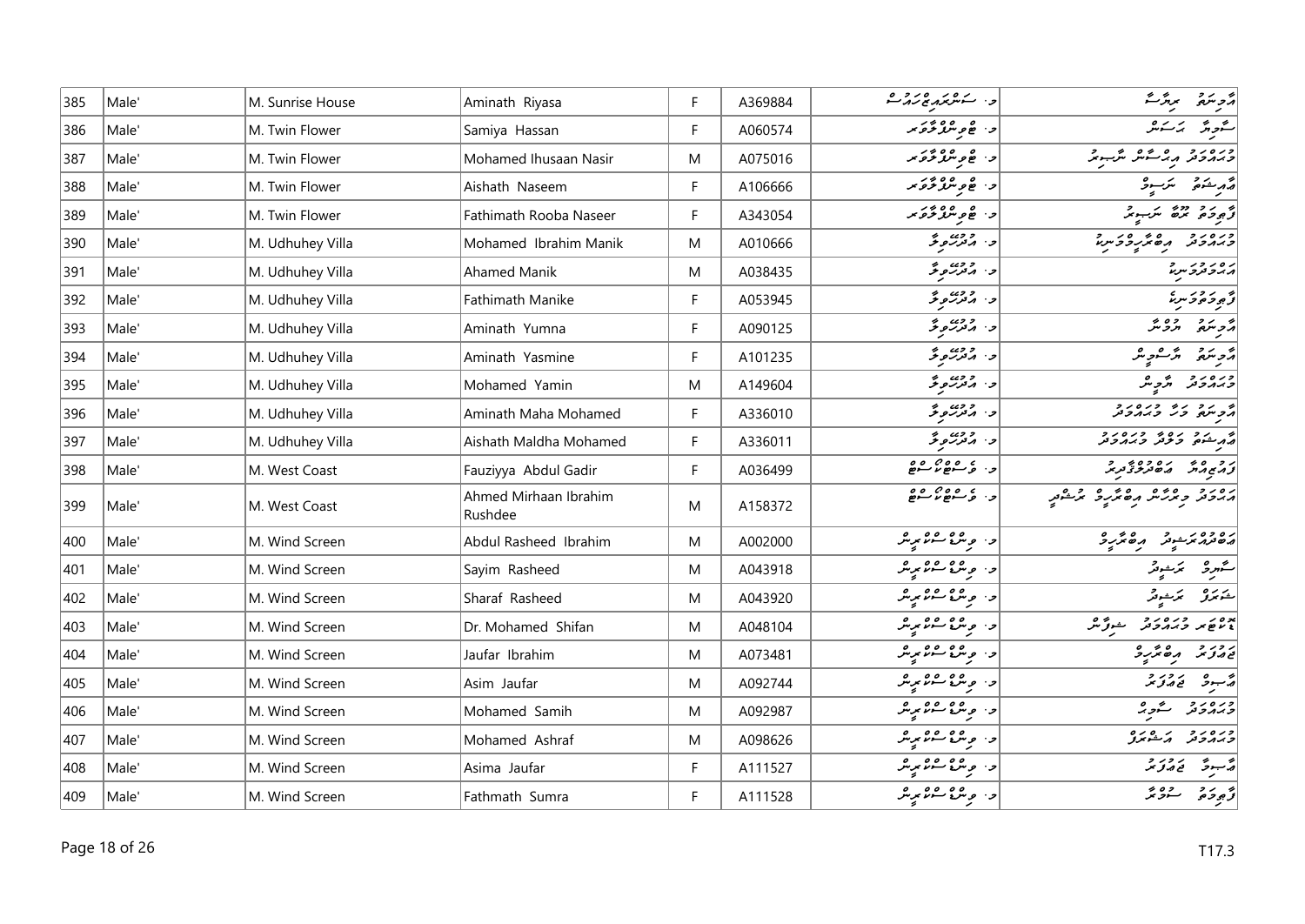| $ 410\rangle$ | Male' | M. Wind Screen    | Mohamed Shamaid Rasheed | M | A122840 | د . وېږه کشه تر متر  | ورە رومى شەۋەر تەر ئەر ئەر |
|---------------|-------|-------------------|-------------------------|---|---------|----------------------|----------------------------|
| 411           | Male' | lM. Zainaa Manzil | Fareeda Najeeb          |   | A060720 | د· ئەرىئرى ئىرىمى ئى | تى برىگر _ سَرْمِج ھ       |
| $ 412\rangle$ | Male' | lM. Zainaa Manzil | lEasa Abdul Rahman      | M | A061169 | د· ئەرىئرۇشى ۋ       | د شده ده ده ده و م         |
| $ 413\rangle$ | Male' | IM. Zainaa Manzil | Ilbrahim Zihan Easa     | M | A166213 | د· ئەرىئرى ئىرى ئى   | أرەنزېرو برىئىد رېڭ        |
| 414           | Male' | lM. Zainaa Manzil | Fathmath Zaina Easa     |   | A323519 | د· ئەرىئرى ئىرىمى ئى | ۇ ئۇچ ئەر ئىر مەشر مېرىش   |
| 415           | Male' | lM. Zainaa Manzil | Mohamed Zain Esa        | M | A350577 | د· ئەرىئرىزىدى بۇ    | دره رو ری مرش مرت          |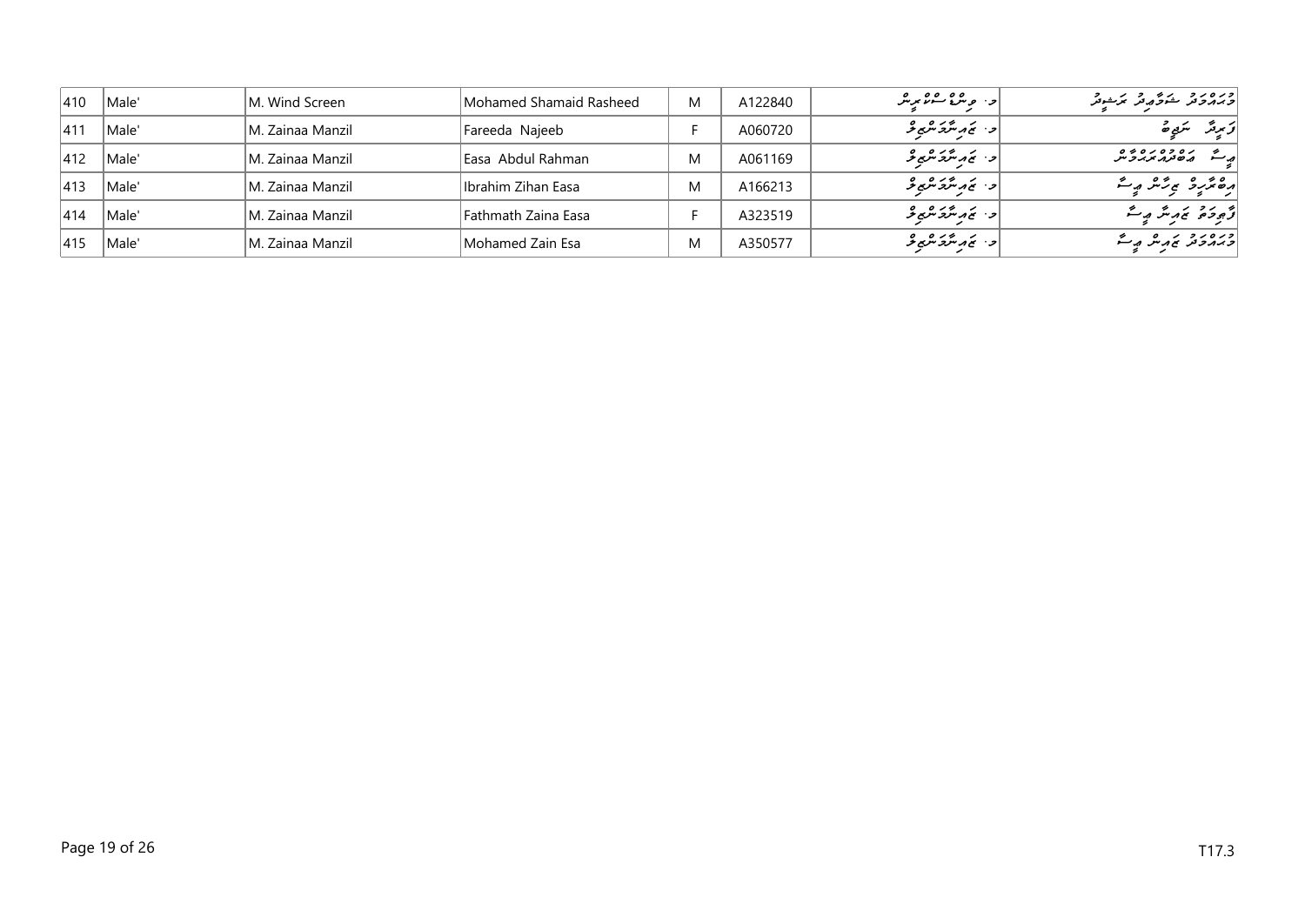## *w7qAn8m? sCw7mRo>u; wEw7mRw;sBo<*

| ' مرمر | 'يئرىثر: |
|--------|----------|
|        |          |
|        |          |
|        |          |

## *w7q9r@w7m> sCw7qHtFoFw7s; mAm=q7 w7qHtFoFw7s;*

| يئرمىش: | $^{\circ}$<br>. سر سر<br>$\cdot$ | $\circ$ $\sim$<br>-- | يئرمثر |
|---------|----------------------------------|----------------------|--------|
|         |                                  |                      |        |
|         |                                  |                      |        |
|         |                                  |                      |        |

| $\frac{2}{n}$ | $\overline{\phantom{a}}$ | اير هنه. | $\mathcal{O} \times$<br>سرسر |
|---------------|--------------------------|----------|------------------------------|
|               |                          |          |                              |
|               |                          |          |                              |
|               |                          |          |                              |

| ' ئىرتىر: | سر سر |  |
|-----------|-------|--|
|           |       |  |
|           |       |  |
|           |       |  |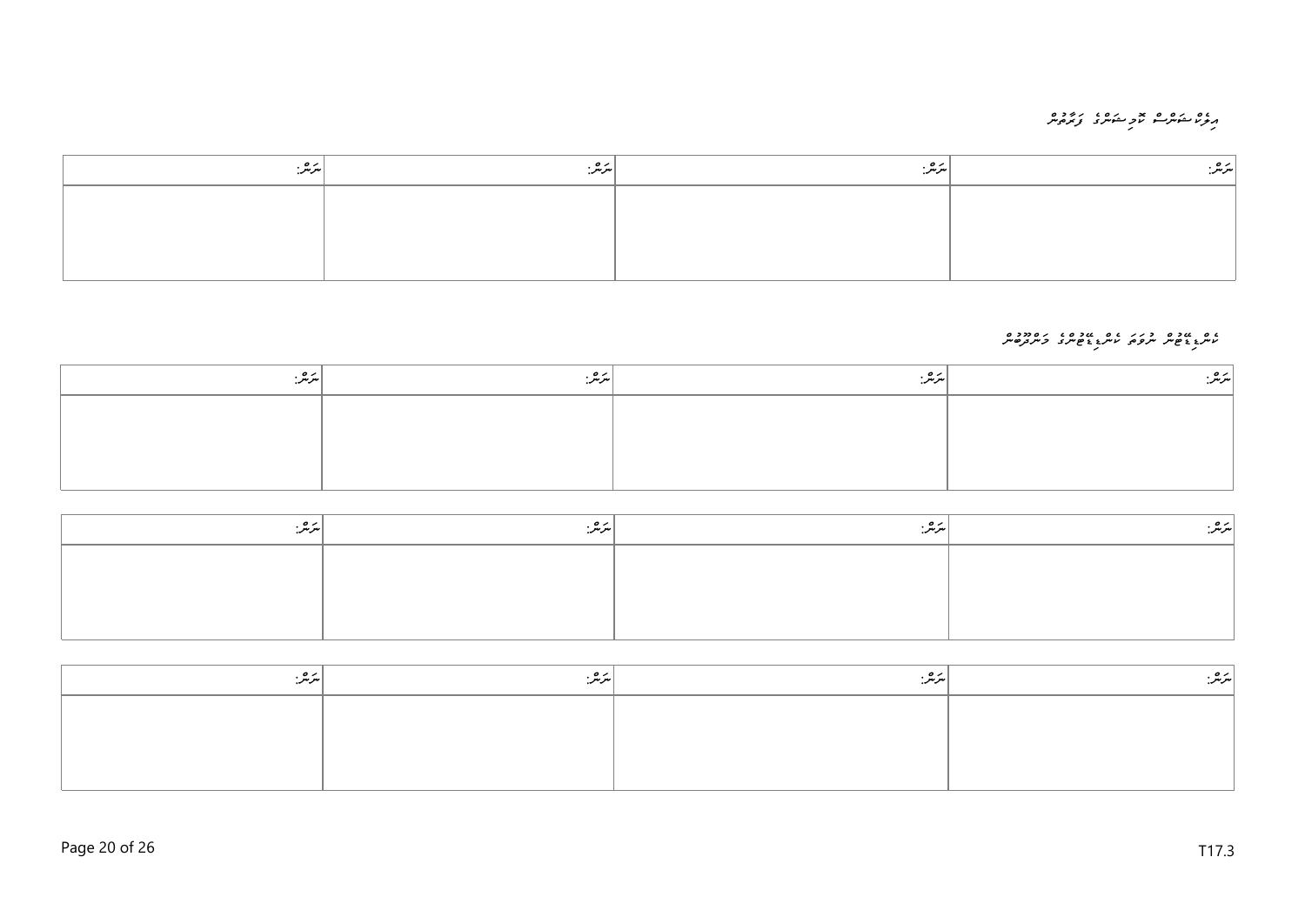| يزهر | $^{\circ}$ | ىئرىتر: |  |
|------|------------|---------|--|
|      |            |         |  |
|      |            |         |  |
|      |            |         |  |

| متريثر به | 。<br>َ سرسر ِ | يتزيترا | سرسر |
|-----------|---------------|---------|------|
|           |               |         |      |
|           |               |         |      |
|           |               |         |      |

| ىرتىر: | $\sim$ | ا بر هه. | لىرىش |
|--------|--------|----------|-------|
|        |        |          |       |
|        |        |          |       |
|        |        |          |       |

| 。<br>مرس. | $\overline{\phantom{a}}$<br>مر سر | ىرىر |
|-----------|-----------------------------------|------|
|           |                                   |      |
|           |                                   |      |
|           |                                   |      |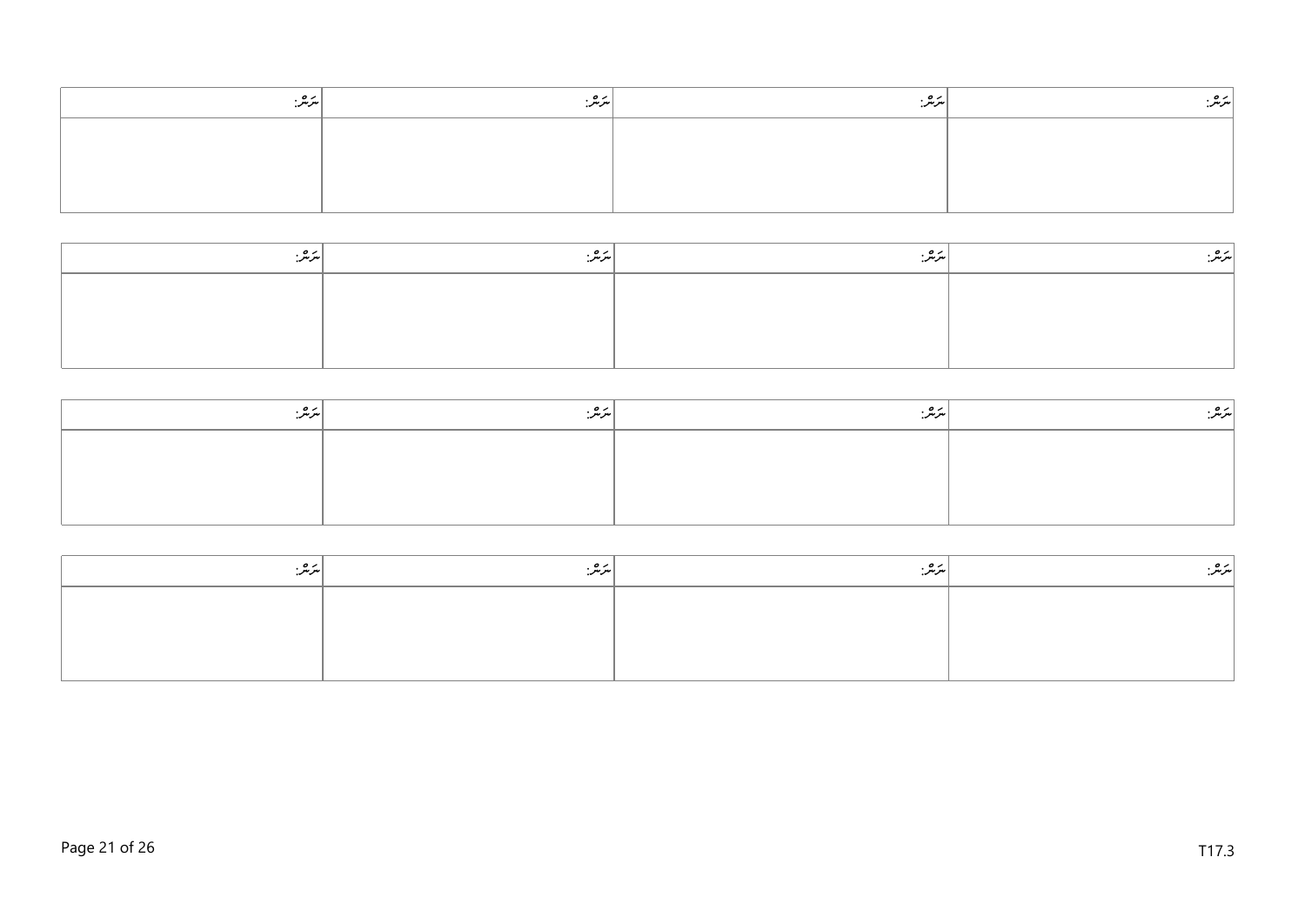| ير هو . | $\overline{\phantom{a}}$ | يرمر | اير هنه. |
|---------|--------------------------|------|----------|
|         |                          |      |          |
|         |                          |      |          |
|         |                          |      |          |

| ىئرىتى: | الترنثين | ا بر هر: | o <i>~</i><br>َ سرسر |
|---------|----------|----------|----------------------|
|         |          |          |                      |
|         |          |          |                      |
|         |          |          |                      |

| كترنثر: | 。 | 。<br>سمرسم. | o <i>~</i> |
|---------|---|-------------|------------|
|         |   |             |            |
|         |   |             |            |
|         |   |             |            |

|  | . ه |
|--|-----|
|  |     |
|  |     |
|  |     |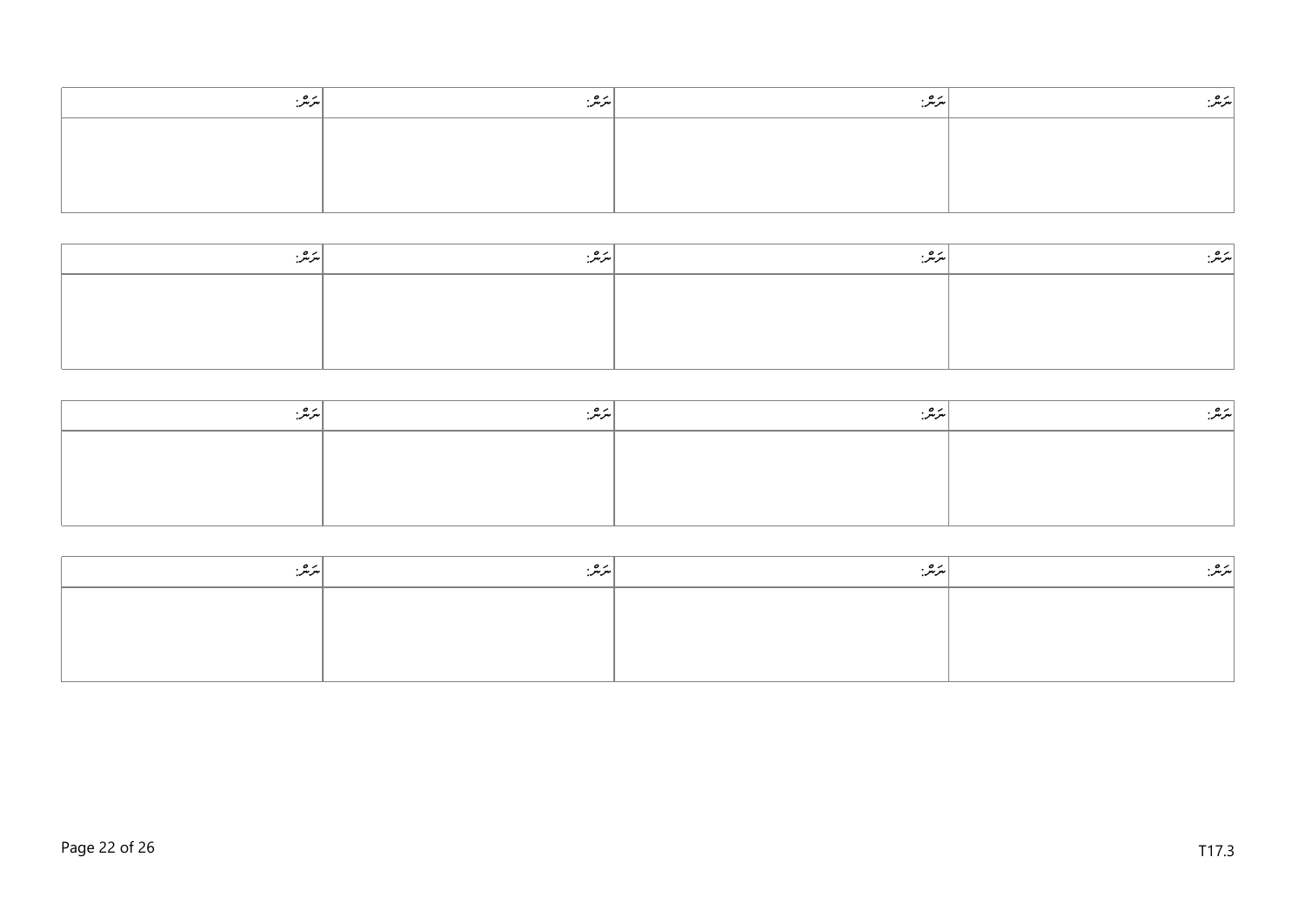| ير هو . | $\overline{\phantom{a}}$ | يرمر | اير هنه. |
|---------|--------------------------|------|----------|
|         |                          |      |          |
|         |                          |      |          |
|         |                          |      |          |

| ىئرىتى: | الترنثين | ا بر هر: | o <i>~</i><br>َ سرسر |
|---------|----------|----------|----------------------|
|         |          |          |                      |
|         |          |          |                      |
|         |          |          |                      |

| كترنثر: | 。 | 。<br>سمرسم. | o <i>~</i> |
|---------|---|-------------|------------|
|         |   |             |            |
|         |   |             |            |
|         |   |             |            |

|  | . ه |
|--|-----|
|  |     |
|  |     |
|  |     |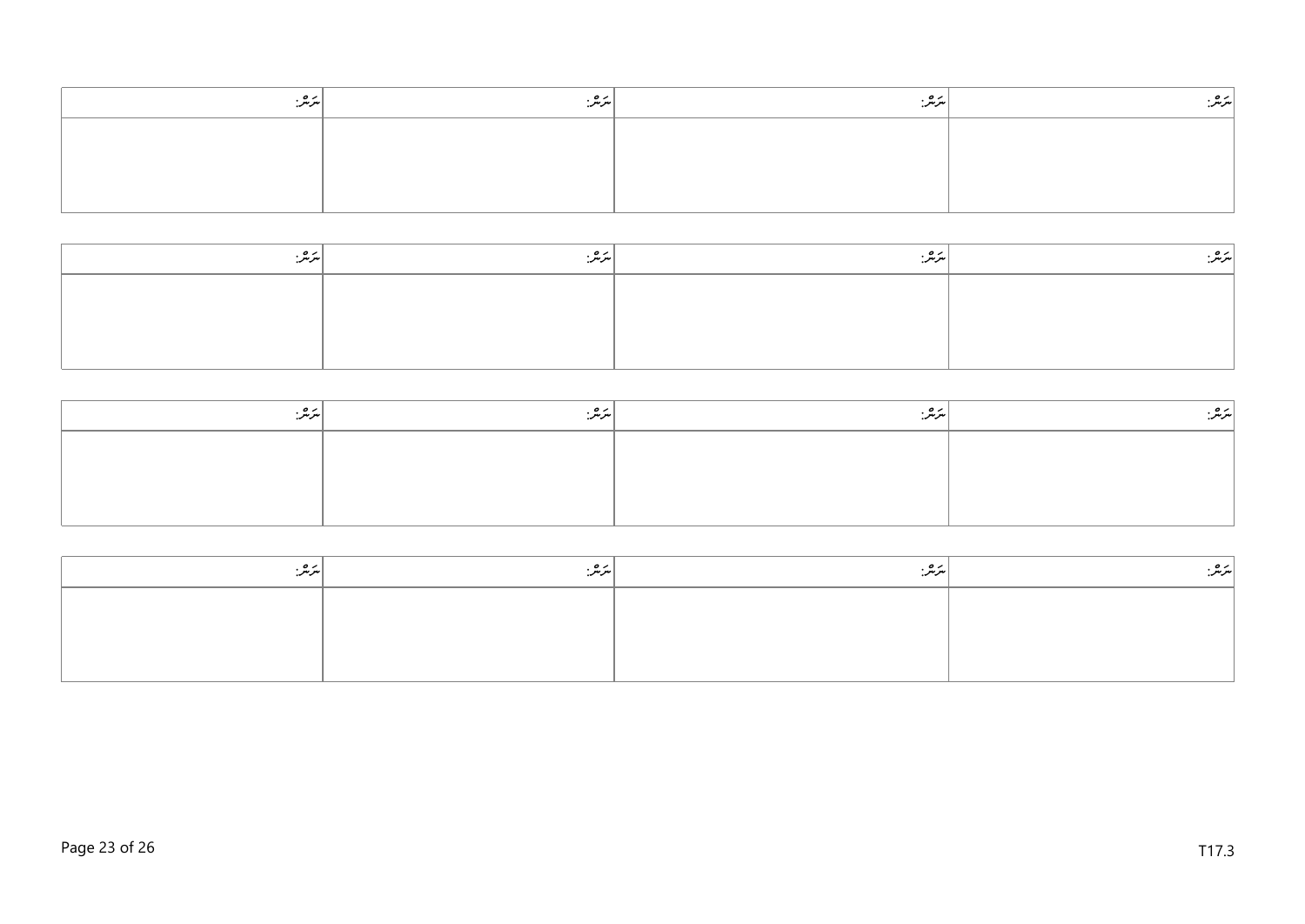| $\cdot$ | 。 | $\frac{\circ}{\cdot}$ | $\sim$<br>سرسر |
|---------|---|-----------------------|----------------|
|         |   |                       |                |
|         |   |                       |                |
|         |   |                       |                |

| يريثن | ' سرسر . |  |
|-------|----------|--|
|       |          |  |
|       |          |  |
|       |          |  |

| بر ه | . ه | $\sim$<br>سرسر |  |
|------|-----|----------------|--|
|      |     |                |  |
|      |     |                |  |
|      |     |                |  |

| 。<br>. س | ىرىىر |  |
|----------|-------|--|
|          |       |  |
|          |       |  |
|          |       |  |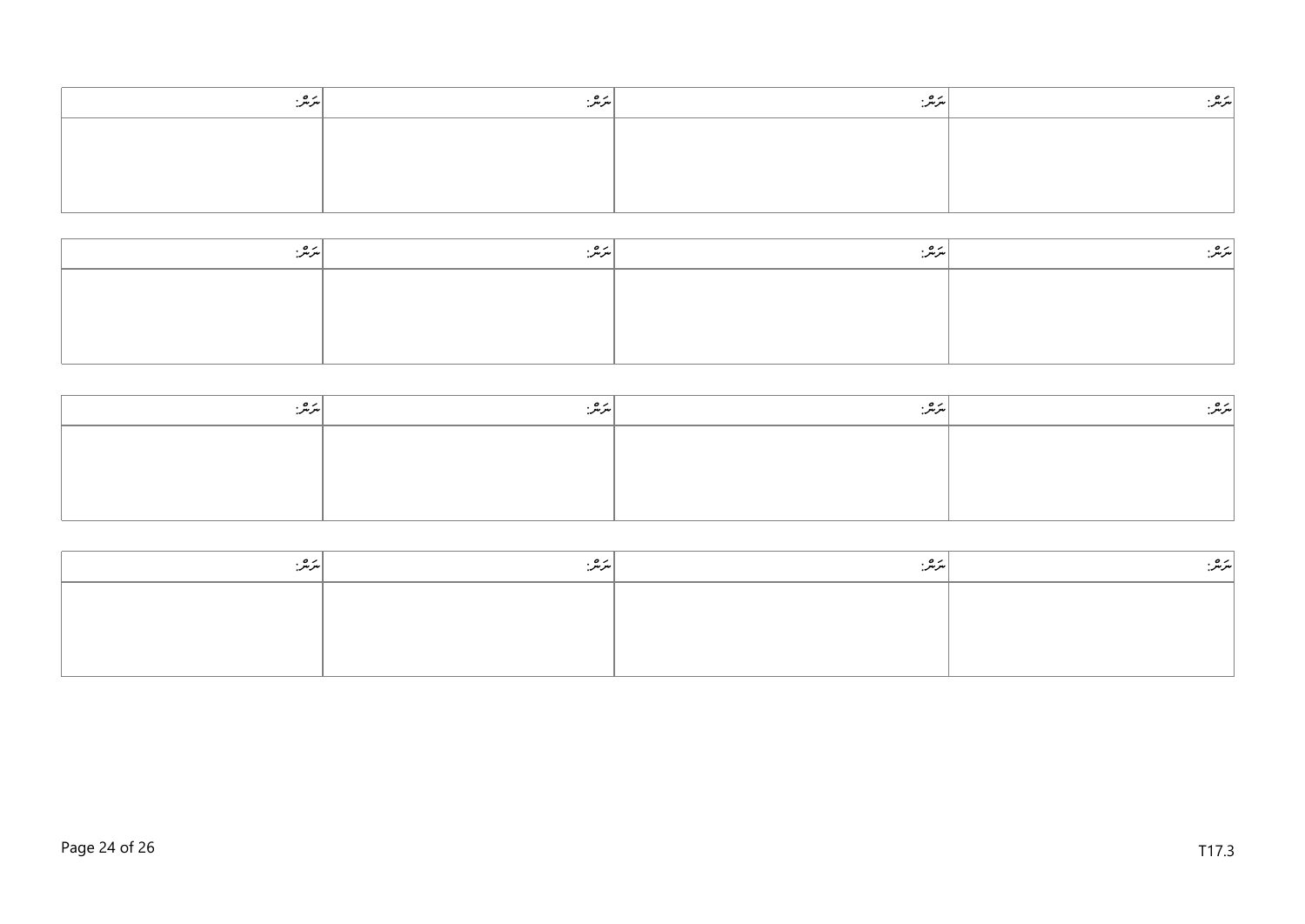| ير هو . | $\overline{\phantom{a}}$ | يرمر | اير هنه. |
|---------|--------------------------|------|----------|
|         |                          |      |          |
|         |                          |      |          |
|         |                          |      |          |

| ىر ھ | $\circ$ $\sim$<br>ا سرسر. | $\circ$ $\sim$<br>' سرسر . | o <i>~</i><br>سرسر. |
|------|---------------------------|----------------------------|---------------------|
|      |                           |                            |                     |
|      |                           |                            |                     |
|      |                           |                            |                     |

| كترنثر: | 。 | 。<br>سرسر. | o <i>~</i> |
|---------|---|------------|------------|
|         |   |            |            |
|         |   |            |            |
|         |   |            |            |

|  | . ه |
|--|-----|
|  |     |
|  |     |
|  |     |